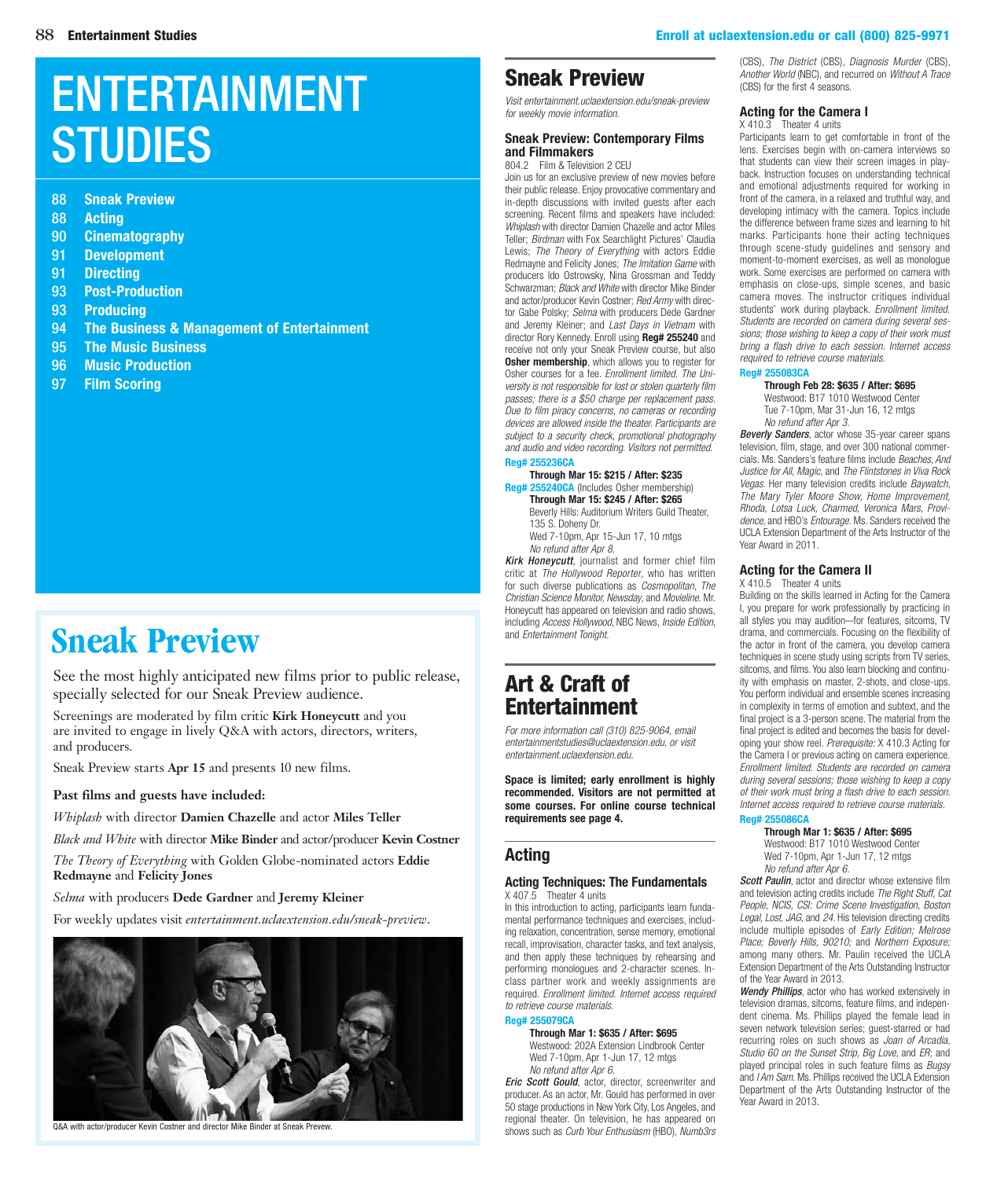#### **Voice and Movement for the Screen Actor**

X 422.12 Theater 4 units

This holistic approach to movement, voice, and speech aims at liberating and enhancing the performer's natural capacity for moving, sounding, and speaking as applied to performance on camera. Using techniques developed by Alexander, Spolin, and Sills, participants learn to feel the way the human body naturally functions when it is free of adverse conditioning. Exercises in posture and breathing, tonal quality, pitch range, projection, and body characterization lead to enhanced character portrayal, emotional truth, and increased energy and mental alertness. Participants experiment with vocal and body energies, discover numerous choices in communicating text, and find new ways of tapping into the imagination and soul of a character. *Enrollment limited. Internet access required to retrieve course materials.*

#### **Reg# 255082CA**

**Through Feb 28: \$635 / After: \$695** Westwood: 201 Extension Lindbrook Center Mon 7-10pm, Mar 30-Jun 15

- ✷ Sat 2-5pm, Apr 25, 12 mtgs (no mtg 5/25)
- *No refund after Apr 2.*

*Toni Attell*, Emmy-nominated actor, comedian, and mime whose background includes a variety of work in theater, film, and television. Ms. Attell has opened for Jay Leno, [Steve Martin, and Robin Williams, and has guest-starred](https://www.uclaextension.edu/pages/Course.aspx?reg=255082)  on numerous television dramas and sitcoms.

#### **Delivering Memorable Auditions for Film and Television: A Workshop for Actors in Cold [Reading and Interview Techniques](https://www.uclaextension.edu/pages/Course.aspx?reg=255215)**

X 438.8 Theater 4 units

Become an actor who gets noticed! Delivering a memorable performance during an audition can be the key to getting parts and being called for future projects. Hone your craft and gain valuable information in this course, where you perform film and television scenes on camera for video playback and critique by the instructor. You learn to make better choices, to trust yourself to make quicker choices, to confront your fear of auditioning, to create a good atmosphere in the auditioning room, and to develop a winning audition work ethic. Cold reading techniques and exercises as well as the actor's interview also are covered. *Enrollment limited. Students are recorded on camera during several sessions; those wishing to keep a copy of their work must bring a flash drive to each session. Internet access required to retrieve course materials.*

#### **Reg# 255215CA**

**Through Feb 28: \$635 / After: \$695**

Westwood: B17 1010 Westwood Center Mon 7-10pm, Mar 30-Jun 15 ✷ Sat 2-5pm, Apr 11, 12 mtgs (no mtg 5/25) *No refund after Apr 2.*

*Henry LeBlanc*, actor whose TV credits include appearances on *ER, JAG, 24, Everybody Loves Raymond, Law and Order, Scrubs, Judging Amy, The Practice*, and *Strong Medicine*, as well as regular appearances on *The Jay Leno Show* and *The Bold and the Beautiful*. Mr. LeBlanc's film credits include lead roles in numerous independent films, such as *Custom Mary, Resilience, West New York, Antebody* (Worldfest Gold Jury Winner), *The Hit, Fortune's 500,* and *El Gusano*.

#### **The Working Actor: Get the Audition, Book the Job**

X 438.40 Film & Television 4 units This interactive course provides you with career strategies that help generate audition opportunities and skills that increase your ability to audition successfully and book the job. Learn how to identify your unique product, [position it strategically in the marketplace, and develop](https://www.uclaextension.edu/pages/Course.aspx?reg=255212)  effective auditioning and meeting techniques. Topics include self-marketing, networking, headshots and résumés, cold reading, obtaining and working with 5 areas of representation, reviewing contracts, understanding union issues, and selecting the best career services for actors. You also create a personalized business plan, and industry guest speakers include casting directors, agents, personal managers, and others who provide advice and networking opportunities.

*Enrollment limited. Internet access required to retrieve course materials.* **Reg# 255212CA**

#### **Through Feb 28: \$635 / After: \$695**

Westwood: 201 Extension Lindbrook Center Tue 7-10pm, Mar 31-Jun 16, 12 mtgs *No refund after Apr 3.*

*Adam Lieblein*, president for 16 years of Acme Talent & Literary, a bicoastal agency, and who represented [actors for film, television, commercials, print modeling,](https://www.uclaextension.edu/pages/Course.aspx?reg=255212)  and voiceover work. After Acme's several divisions were sold at the end of 2008, Mr. Lieblein returned to producing and teaching across the country.

#### **[Playing the American: An Acting and](https://www.uclaextension.edu/pages/Course.aspx?reg=255213)  Accent-Reduction Workshop**

X 419.3 Theater 4 units

Participants who are not native speakers of American English hone their craft and learn to perform credibly in mainstream American. The ultimate objective is to achieve a seamless accent shift that does not call attention to itself or get in the way of the acting. Working in a safe, supportive environment, students are guided to build confidence and trust in their creative process; modify voice, speech, and delivery; break through acting blocks and limitations; and develop tools for dealing with performance anxiety. Instruction includes monologues, scenes, cold reading, and improvisation. *Enrollment limited. All participants must speak English fluently. Internet access required to retrieve course materials. Required text:* Speak With Distinction*, by Edith Skinner & Lilene Mansell.* 

#### **Reg# 255213CA Through Mar 2: \$635 / After: \$695**

Westwood: 214 Extension Lindbrook Center Thu 7-10pm, Apr 2-Jun 18, 12 mtgs *No refund after Apr 7.*

*Andrea Morgan*, dialect coach for film, television, and stage actors who has worked with such actors as Saffron Burrows, Joseph Fiennes, Anna Friel, and Jacqueline Bisset. Ms. Morgan has coached actors on such television series as *Pushing Daisies* and *The Sarah Connor Chronicles*. She also is the artistic director and co-founder of Chrysalis Stage, a nonprofit theater company in Whittier.

#### **[Pursuing a Career in Voice Overs](https://www.uclaextension.edu/pages/Course.aspx?reg=255216)** X 433 Theater 4 units

Do people say you have a wonderful voice? Or are you an actor missing out on opportunities in this exciting field? Gain a comprehensive understanding of the tools needed to excel in TV and radio commercials, animation, narration for documentaries, and other areas of voice over work. Instruction includes breath and microphone technique, script analysis, finding characters spontaneously, and how to keep it fun, even when the pressure's on. You also learn how to pursue a career in voice over. *Enrollment limited. Students record voice over exercises directly onto their own recording devices. Internet access required to retrieve course materials. Required text:* Voiceovers: Techniques and Tactics for Success (2nd edition) by Janet Wilcox.

### **Reg# 255216CA**

**Through Mar 2: \$635 / After: \$695** Westwood: B17 1010 Westwood Center Thu 7-10pm, Apr 2-Jun 18, 12 mtgs *No refund after Apr 7.*

Janet Wilcox, writer, producer, and actor with extensive experience on both sides of the microphone. Ms. Wilcox has written and produced promos for HBO, ABC, and The History Channel, among others. As a voice over talent, she has been heard on Lifetime, HBO, E!, Cinemax, and AMC. She is the author of *Voiceovers: Techniques and Tactics for Success*. Ms. Wilcox received the UCLA Extension Department of the Arts Outstanding Instructor of the Year Award in 2012.

**SEC** Online course **Ext required W** Course held during daytime hours

## **[Entertainment Studies](http://entertainment.uclaextension.edu/certificates/)  Certificates**

*Gain the Skills to Take Your Career to the Next Level*



Are you looking to become a director? Want a career as a movie producer or executive? Are you interested in behind the scenes positions such as director of photography?

Enroll in one of our 11 Entertainment Studies Certificates.

All of the Entertainment Certificates offer a broad perspective of the industry, as well as specialized skills, training, and the contacts you need to succeed.

Film & Television Certificates:

- **• [Directing](http://entertainment.uclaextension.edu/certificates/directing/)**
- **• [Acting](http://entertainment.uclaextension.edu/certificates/acting/)**
- **• [Development](http://entertainment.uclaextension.edu/certificates/development/)**
- **• [Producing](http://entertainment.uclaextension.edu/certificates/producing/)**
- **• [Cinematography](http://entertainment.uclaextension.edu/certificates/cinematography/)**

#### Music Certificates:

**• [Independent Music](http://entertainment.uclaextension.edu/certificates/independent-music-production/)  Production**

- **• [Entertainment:](http://entertainment.uclaextension.edu/certificates/entertainment-studies/)  General Studies**
- **• [The Business & Management](http://entertainment.uclaextension.edu/certificates/business-and-management-of-entertainment/)  of Entertainment**
- **• [Independent Producing](http://entertainment.uclaextension.edu/certificates/independent-producing/)**  *Offered entirely online!*
- **• [Music Business](http://entertainment.uclaextension.edu/certificates/music-business/)**
- **• [Film Scoring](http://entertainment.uclaextension.edu/certificates/film-scoring/)**

[Plus, enjoy maximum flexibility — start anytime with no](entertainment.uclaextension.edu)  admissions requirements. (Exceptions apply to the Film Scoring Certificate.)

Take the next step toward the career you always wanted.

**For More Information (310) 825-9064** | *<entertainment.uclaextension.edu>*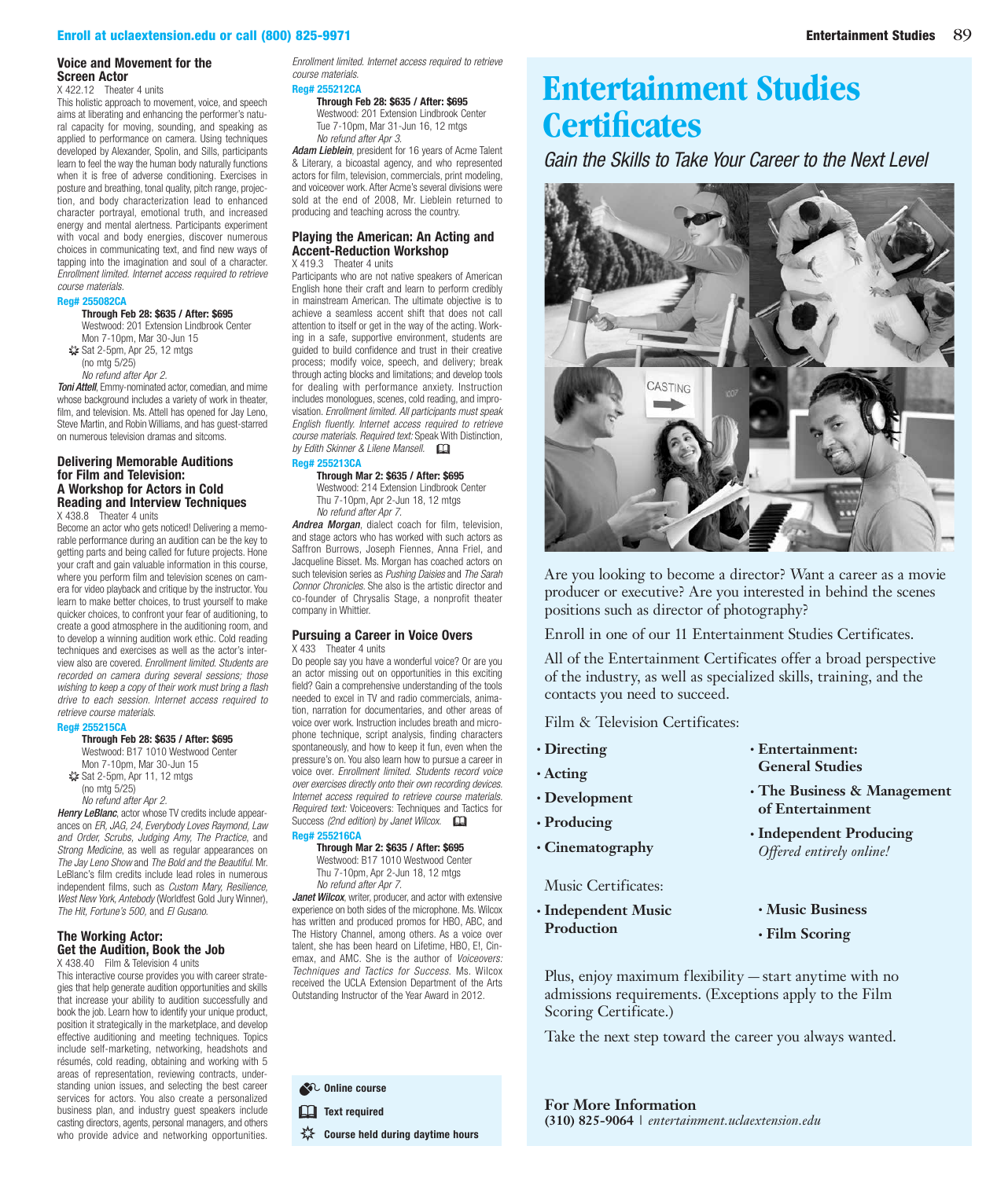#### <span id="page-2-0"></span>90 [Entertainment Studies](entertainment.uclaextension.edu) [Enroll at uclaextension.edu or call \(800\) 825-9971](www.uclaextension.edu)

## **[Hollywood Internships](http://entertainment.uclaextension.edu/student-information/internships/)**

*Film, Television, Entertainment Business & Music*



UCLA Extension regularly receives notices about a wide variety of internships which are made available for credit to our Entertainment Studies certificate program candidates. Independently arranged internships with other organizations also are considered.

Many high-profile companies have offered internships, including:

- Capitol Records
- HBO Films
- Lionsgate • Live Nation
- Sony Pictures

• 20th Century Fox • Universal Music Group • Warner Music Group

- Interscope Records • Miramax Film Corporation
- MTV
- DreamWorks
- Jerry Bruckheimer Films
- 

[For more information about our certificates and internships call](entertainment.uclaextension.edu)  **(310) 825-9064***.*

*entertainment.uclaextension.edu*

#### **[Acting for the Non-Professional](https://www.uclaextension.edu/pages/Course.aspx?reg=255217)**

X 406.51 Theater 4 units

Using professional acting techniques in a supportive environment, participants experience the unfolding of their full potential for self-expression and personal presentation. The training introduces new levels of relaxation, concentration, and focus, with the goal of helping students deepen sensory awareness, heighten imagination, release spontaneity, and improvise in their performances. Primarily for nonactors, this course also provides an excellent orientation for beginning actors. *Enrollment limited. Internet access required to retrieve course materials.*

#### **Reg# 255217CA**

**Through Mar 1: \$635 / After: \$695**

Westwood: 202B Extension Lindbrook Center Wed 7-10pm, Apr 1-Jun 17, 12 mtgs *No refund after Apr 6.*

*Debra Magit*, actor and performance coach.

#### **Cinematography**

#### **[Introduction to Cinematography](https://www.uclaextension.edu/pages/Course.aspx?reg=255030)**

X 478.27A Film & Television 4 units An introduction to the fundamental tools and principles used by the cinematographer to create digital or film images generated from the context of the story. Curriculum covers visualization, the negative, digital manipulation, sensitometry, filters and lenses, lighting, color, laboratory procedures, camera systems, special effects, and image control, all illustrated through video clips and other media. You gain a solid foundation for applying the concepts presented, as well as prepare for subsequent cinematography workshops. Students must have access to a digital camera for assignments. *Enrollment limited. Required texts:* Cinematography *by Kris Malkiewicz and* Negative *by Ansel Adams. Internet access required to retrieve course materials.* &  $\rightarrow$   $\rightarrow$   $\rightarrow$ 

## **Reg# 255030CA**

#### **Through Mar 1: \$589 / After: \$645** UCLA: 110 La Kretz Hall

Wed 7-10pm, Apr 1-Jun 17, 12 mtgs *Deland Nuse*, cinematographer and director of inde[pendent films whose credits include the indie feature](https://www.uclaextension.edu/pages/Course.aspx?reg=255030)  *The Chilling* and the documentary *The Other Bridge*; recipient, UCLA Extension Distinguished Instructor Award, 2007. Mr. Nuse won the Triple Play Award for Cinematography at the 2006 Long Island Film/Video Expo for the film *The Showdown*.

#### **[The Craft of the Cinematographer](https://www.uclaextension.edu/pages/Course.aspx?reg=255037)** X 478.282 Film & Television 4 units

Learn to apply your knowledge of the principles and elements of cinematography through the making of several short filmmaking assignments. Lectures and discussion cover various lighting and shooting techniques, such as panoramic/widescreen, the use of color or black and white, the use of composition and depth of field as artistic tools, the different shot types and concept of screen direction, and how to best frame a shot, and demonstrate the best way to execute these techniques. Simultaneously, various film genres are examined. You are asked to test your creativity and understanding of the different cinematography concepts, techniques, and genres presented by completing shooting exercises using your own camera outside of class. Student work is screened and critiqued in class. You must provide your own video camera, have access to editing equipment and software, and be able to output your assignments to various media sources. *Enrollment limited. Internet access required to retrieve course materials.*

 $\rightarrow \rightarrow \rightarrow$ 

#### **Reg# 255037CA**

#### **Through Mar 1: \$635 / After: \$695** Westwood: 415 1010 Westwood Center

Wed 7-10pm, Apr 1-Jun 17, 12 mtgs *Leigh Lisbão Underwood*, award-winning director of photography whose work has been seen at festivals,

[including Cannes, Tribeca, and Palm Springs, and on](https://www.uclaextension.edu/pages/Course.aspx?reg=255037)  national television in several features for the Lifetime network. His credits include the upcoming independent features *1915, Brasil Meu Amor*, and *Sugar Baby* (Lifetime). He was the recipient of the award for best cinematography at the Palm Springs International Shortfest in 2013 for his work on the short film *The Boy Scout*.

#### **Becoming Camera-Savvy: [A Workshop for Today's Filmmakers](https://www.uclaextension.edu/pages/Course.aspx?reg=255034)** X 479.302 Film & Television 4 units

This course is designed to give filmmakers experience with each of the principal camera formats in use today. The "how" and "why" of each format are discussed as well as the cost factor or budget versus image-quality considerations to prepare the filmmaker to be able to better select the appropriate format for a project. *Enrollment limited. Mandatory daytime field trips to be announced in class.*

#### **Reg# 255034CA Through Mar 4: \$905 / After: \$995**

Westwood: 209 Extension Lindbrook Center ✷ Sat 10am-5pm, Apr 4-May 2, 5 mtgs

*Charles Rose*, AIC, cinematographer who has received numerous international awards (Cannes, Venice, New York, Tokyo Film Festivals) for his work in feature films, commercials, documentaries, and music videos. Mr. Rose received the Department of the Arts Outstanding Instructor of the Year Award in 2008.

#### **Advanced Lighting Workshop**

X 478.27C Film & Television 4 units [A practical workshop in creating a look and executing](https://www.uclaextension.edu/pages/Course.aspx?reg=255085) a vision through cinematography by using the key tools that are available to the director of photography. Participants use professional-level lighting instruments (conventional and unconventional), filters, and gels to create their own images on motion picture film stock or digital video. They work in groups during the workshop sessions and the film images are reviewed and critiqued in class. The course covers a variety of lighting situations (including exterior and interior lighting) through lectures, lighting demonstrations, and specific assignments, including problems often encountered in film and television production. Instruction also includes a review of color theory as it applies to lighting sessions. *Prerequisite:* X 478.27A Introduction to Cinematography or equivalent experience. *Enrollment limited. All lighting equipment is supplied. Attendance at the first class is mandatory.*

#### **Reg# 255085CA**

**Through Apr 9: \$1,179 / After: \$1,295** Hollywood: Mole Richardson, 925 N. La Brea ✷ Sat 7:30am-5:30pm, May 9-Jun 6, 4 mtgs

(no mtg 5/30) *Charles Rose*, *for credits see page 90.*

## **Course Icons Provide Information At-a-Glance**

- $\bullet$  Online course
- **Q** Textbook required
- **※** Meets during daytime hours

#### **[The Role of the Digital Imaging](https://www.uclaextension.edu/pages/Course.aspx?reg=255043)  Technician in Cinematography (Hybrid)**

Film & Television 4 units With the prevalence of HD, 4K, and digital cinema technology, the position of digital imaging technician (DIT) has become crucial in helping the director of photography achieve and maintain the desired look of the picture. There are growing entry-level opportunities in this field, and the DIT is becoming a vital part of the camera department for all types of productions. The course is designed to train aspiring cinematographers on the tasks of the DIT: including workflow, color management, LUTs, ACES, data management, dailies generation and many other on-set tasks. The course also provides a basic introduction to the art and techniques of color correction and the digital intermediate, including tutorials on industry-leading color and look management software. *For technical requirements, see page 4. Enrollment limited. This course includes both online sessions and classroom meetings. Internet access required to retrieve course materials. Required text:* 

Digital Cinematography *by David Stump.* & **Reg# 255043CA**

#### **Through Mar 1: \$589 / After: \$645** Westwood: 218 1010 Westwood Center Wed 7-10pm, Apr 1, 8, 15, 22 & 29; May 6, 13, 20 & 27; Jun 3 May 8-Jun 12

*Jason Knutzen*, cinematographer on over 30 narrative and documentary projects, professional colorist, and expert in post-production workflows. Mr. Knutzen currently is an educational contributor to the Global Cinematography Institute in the areas of traditional, virtual, and digital cinematography.

#### NEW COURSE

#### **[Introduction to the MoVI Workshop](https://www.uclaextension.edu/pages/Course.aspx?reg=255160)** X 478.320 Film & Television 4 units

From dynamic handheld shots to stabilized aerial cin-

ematography, the FreeFly MoVI rig is a light weight and portable carbon-fiber three axis gimbal gyro-stabilized device that is designed to create difficult, if not impossible to achieve shots. Designed to carry DSLR and lighter weight digital cinema cameras, the MoVI can execute shots very quickly and has been very quickly embraced by the production community (TV shows, music videos, commercials as well as feature films) since its introduction at NAB in 2013. In this workshop, students gain an understanding of the types of shots that are possible with the MoVI and how they are different from those made with a Steadicam. Students also learn how all of the MoVI components interact logically with each other so they are able to operate on set and to troubleshoot eventual problems during production. Lectures, demonstrations, and hands-on exercises cover such topics as the proper balancing of the camera package being used, installation of needed lens control systems, rigging of battery power, set-up of a live HD transmitter and video receivers, programming important operating functions, set-up and calibration of a wireless remote control system, and the proper set-up for a live video feed with transmitters and receivers. Students assist in the set-up and rigging process of the MoVI for at least 2 different cameras and work in groups to shoot their own scenes, taking the various roles of director, cinematographer, MoVI operator, second MoVI operator, and focus puller.

#### **Reg# 255160CA**

**Through Mar 12: \$905 / After: \$995** Westwood: 320 1010 Westwood Center ✷ Sun 8am-5pm, Apr 12-May 3, 4 mtgs

*Gianluca Bertone*, cinematographer specialized in digital VFXs, computer animation, transportation design, and rendering; owner, Bertone Visuals, a company specializing in the latest digital technology and workflows for the visual entertainment industry. As a cinematographer Mr. Bertone executed commercial assignments for Sony, Samsung, and Fujinon. He and his company's systems are credited in the 2014 blockbuster movies *Need for Speed* and *Captain America: The Winter Soldier*.

*Charles Rose*, AIC, cinematographer who has received numerous international awards (Cannes, Venice, New York, Tokyo Film Festivals) for his work in feature films, commercials, documentaries, and music videos. Mr. Rose received the Department of the Arts Outstanding Instructor of the Year Award in 2008.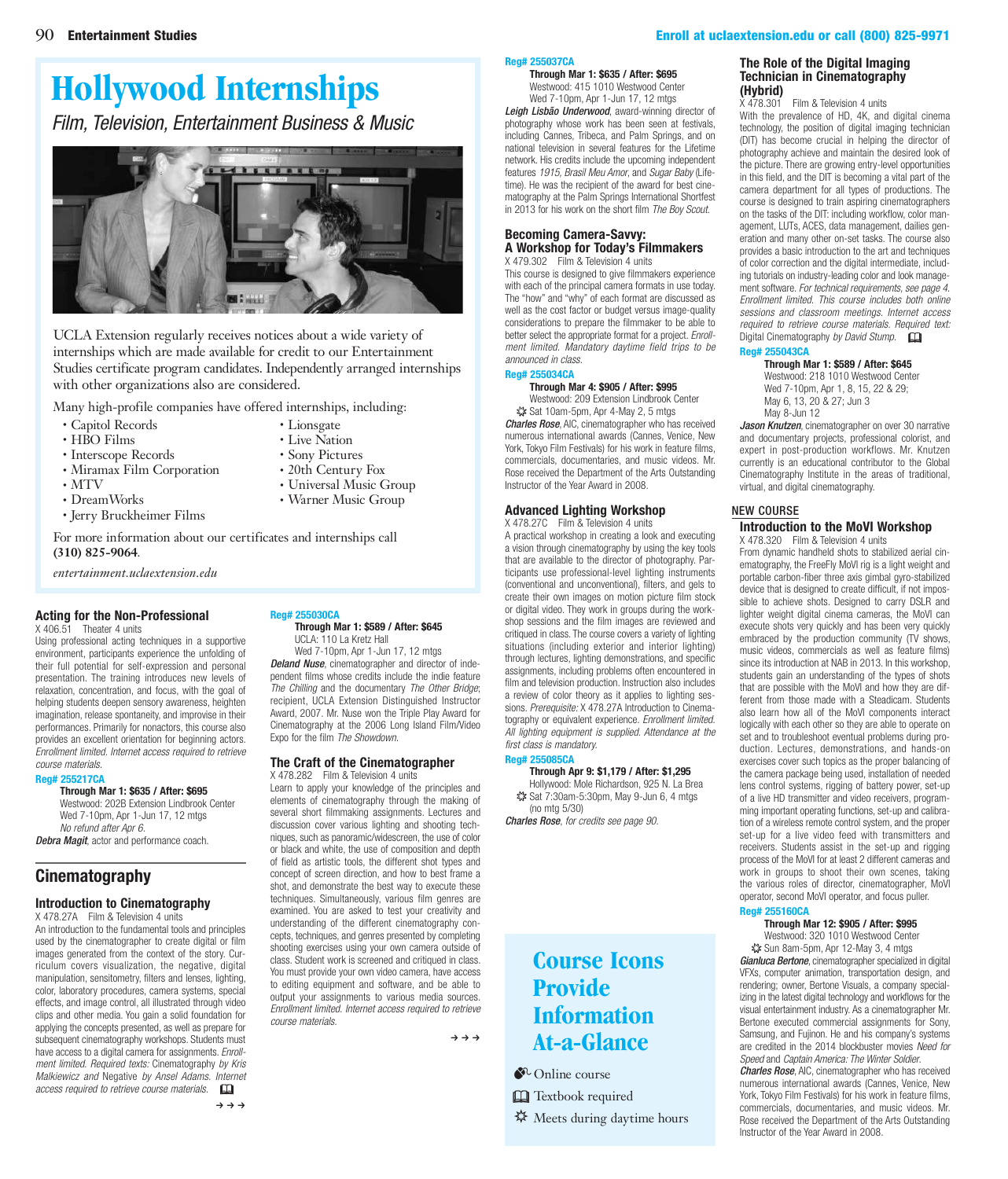## <span id="page-3-0"></span>**[Introduction to the](#page-2-0)  MoVI Workshop**

With the FreeFly MoVI rig, you can execute shots that otherwise may require a substantial crew and thousands of dollars in equipment. With a single operator or a very small crew, you can create incredibly dynamic hand held shots to stabilized aerial cinematography.



In this workshop, you work in small groups to shoot scenes, taking the various roles of director, cinematographer, MoVI operator, second MoVI operator, and focus puller.

Page 90.

#### **Development**

#### **Introduction to Feature Film Development**

X 476.894 Film & Television 4 units

What happens to a script or novel when it is submitted to a buyer and what happens after it's optioned or sold? In this introductory course, students interested in a career in development or filmmakers looking to guide their projects towards a green light learn the essential steps in the development process. Sessions focus on the key positions and roles in that process, from the story department and its readers to studio and production company executives. Topics include finding new talent and generating ideas, talent lists, networking and tracking, pitching, and moving up. Weekly assignments include reading screenplays, writing synopses, development notes, script coverage, and developing pitches and ideas. Upon completion of the course, students have gained an understanding of the development process and the entry-level jobs [available in development, such as reader and assistant](https://www.uclaextension.edu/pages/Course.aspx?reg=255221)  to the producer, actor, or creative producer. *For technical requirements see page 4. Prerequisite:* Familiarity with the production process for film and television through training and/or experience. *Students interested in development are strongly encouraged to take this course first. Enrollment limited.*

#### **Reg# 255221CA**

#### **Through Feb 28: \$635 / After: \$695** Mar 31-Jun 16

*Joanne Moore*, Producer, Entertainment Executive who has developed and set up dozens of projects for film studios: Warner Bros, Universal, Disney, Fox, and Paramount and in television for USA Networks, ABC, NBC, Nickelodeon, HBO, and Showtime. Ms. Moore was responsible for identifying, optioning, and developing material for Norman Jewison's production company. She also produced two shorts that aired on Showtime and the feature *Swimming With Sharks* starring Kevin Spacey.

#### **[Story Analysis for Film and Television](https://www.uclaextension.edu/pages/Course.aspx?reg=255223)**

X 476.22 Film & Television 4 units

The story analyst or professional reader reads scripts and writes coverage, either for a studio or for an independent producer. Learn and practice coverage skills while gaining an understanding of the elements of story. Topics include various types of coverage, how to compose story notes, comparative coverage, and character breakdowns, treatments, and outlines. Through weekly assignments, you are required to practice reading and writing for several formats and to deadline. In addition, the current job market for story analysts and the various expectations of studios and independent producers are discussed. Upon completion of the course, you have written at least two pieces of full coverage that can be used as part of a professional portfolio or to audition for a job as a reader or assistant. *Prerequisite:* Strong English composition skills. *Enrollment limited. Internet access required to retrieve course materials. Required course reader available at Lu Valle Commons bookstore.* & **Reg# 255223CA**

**Through Mar 1: \$635 / After: \$695**

UCLA: 1246 School of Public Affairs Bldg. Wed 7-10pm, Apr 1-Jun 17, 12 mtgs

**Peter Russell**, story analyst, Imagine Films Entertainment, CBS Television, Anschutz Film Group (AFG & Walden Films), and Participant Productions; theater director whose credits include Malibu Stage Company [and New York's Public Theater \(Shakespeare in the Park](https://www.uclaextension.edu/pages/Course.aspx?reg=255223)  and Joe's Pub). Mr. Russell is a recipient of the Nick Adams Short Story Award, and he received the UCLA Extension Department of the Arts Outstanding Instructor of the Year Award for 2009.

#### **Story Development Workshop: Crafting Your Original Story**

X 476.244 Film & Television 4 units Producers, development executives, directors, and writers gain practical experience adapting and developing their own stories for motion pictures, movies-of-the-week, and miniseries. Emphasis is placed on studying dramatic structure, learning techniques that strengthen character development, and understanding the importance of collaboration with writers. Workshop participants are called upon to write development notes, compile directors/ writers lists, and learn the difference between beat sheets, step outlines, and story outlines. They also learn how to assess the marketplace by determining what network and studio executives are looking for as well as the best way to quickly and effectively pitch an idea. Students are welcome to submit written works in prog[ress for in-class critiques. At the end of the course,](https://www.uclaextension.edu/pages/Course.aspx?reg=255224)  students have honed their storytelling craft by writing original treatments based on their story outline developed in class. *Prerequisite:* Good written communication skills. Previous training in story analysis is recommended but not required. *Enrollment limited. Internet access required to retrieve course materials.*

#### **Reg# 255224CA**

*War, Fracture.*)

**Through Feb 28: \$635 / After: \$695** UCLA: 2214 School of Public Affairs Bldg.

Tue 7-10pm, Mar 31-Jun 16, 12 mtgs *Beverly J. Graf*, Vice President of Development, Abilene Pictures (*Primal Fear, Fallen, Frequency, Hart's* 

# **Introduction to [Episodic TV Directing](#page-4-0)**

What are the differences between directing a pilot versus directing a TV episode? What makes a pilot succeed? How can I translate my film directing skills into TV directing? Get your questions answered as you study the process of directing an episode for a television series.

Page 92.



Instructor David Martin-Porras on a film set.

### **Directing**

### **Making Your First Short Film**

X 476.39 Film & Television 4 units Always wanted to make your own short film and thought you had no experience and no money? In this class for aspiring directors, writers and producers, you use your own camera to learn how to write, produce, direct, and edit a 3-5-minute short film. Emphasis is placed on maximizing the on-screen value of the project using available resources. The first part of the class is [devoted to the pre-production process, highlighting the](https://www.uclaextension.edu/pages/Course.aspx?reg=255006)  role of the story, and provides an overview of affordable shooting equipment and editing technologies. You then develop and write your project, which is filmed outside of class. Instruction includes a primer on the fundamentals of shooting and directing actors, as well as the basics of editing and outputting assignments. The completed films are screened and discussed during the last class. *Prerequisite:* Students must have access to a camera and editing equipment. *Enrollment limited. Visitors not permitted. Internet access required to retrieve course materials.*

#### **Reg# 255006CA**

#### **Through Feb 28: \$589 / After: \$645**

Westwood: 415 1010 Westwood Center Mon 7-10pm, Mar 30-Jun 15, 12 mtgs (no mtg 6/1; 1 mtg to be arranged)

*Matthew Harrison*, director whose feature film credits include *Rhythm Thief* (Jury Prize, Sundance Film Festival), *Kicked in the Head* (executive producer Martin Scorsese), *Spare Me*, and *The Deep and Dreamless Sleep*, and whose television directing credits include *Sex and the City, Popular*, and *Dead Last*. Mr. Harrison received the UCLA Extension Outstanding Instructor Award in Entertainment Studies.

#### **The Craft of the Director**

X 478.9 Film & Television 4 units

A director must have the ability to interpret and translate the written ideas of the screenplay into cinematic form. This overview lecture course gives the aspiring director a comprehensive practical understanding of the film director's craft—the language, grammar, and tools of the medium—from the first script reading to the last day of principal photography and into post-production. Lectures, discussions, screenings, assignments, and class projects guide students through the process of preparing a film for shooting. Topics include script analysis, casting, directing the actor, acting for the camera, collaborating with the creative team, camera [blocking, planning the shot list, photographing the](https://www.uclaextension.edu/pages/Course.aspx?reg=255020)  subtext, film grammar, visual composition, the role of music, and sound effects. *Internet access required to retrieve course materials.*

#### **Reg# 255020CA Through Feb 28: \$589 / After: \$645**

UCLA: 190 Royce Hall Mon 7-10pm, Mar 30-Jun 15, 12 mtgs (no mtg 5/25; 1 mtg to be arranged) *Enrollment deadline: Apr 13*

*Fernando Scarpa*, award-winning director who has achieved extensive international recognition in Europe [and in the United States. In Europe, Mr. Scarpa has a](https://www.uclaextension.edu/pages/Course.aspx?reg=255020)  renowned career in theater. He served as the artistic supervisor for the prestigious Theater des Westens in Berlin and directed his own theater company for 5 years. He also directed for the national Italian Television RaiUno and the German ZDF and SAT1.

#### **The Language of Filmmaking**

X 476.581 Film & Television 4 units [Designed for filmmakers who need to develop the](https://www.uclaextension.edu/pages/Course.aspx?reg=255220)  necessary skills to make better films and viewers who want to better understand and appreciate the complexity of the cinematic text, this course outlines the many components of film language used by great directors to tell their stories in the most effective way. Through a wide selection of multimedia material including film and sound clips, pictures, articles, and interviews, students analyze shooting and editing techniques employed by the greatest filmmakers of all times. Topics range from functional usage of image composition and lighting to camera movements, editing, and sound. The purpose of this course is to give clarity to the filmmaking process and to enhance the enjoyment of film viewing. *Internet access required to retrieve course materials.*

#### **Reg# 255220CA**

**Through Mar 2: \$589 / After: \$645**

UCLA: 39 Haines Hall Thu 7-10pm, Apr 2-Jun 18, 12 mtgs *Enrollment deadline: Apr 15*

*Alessandro Pirolini*, PhD in American Film History, University of London; author of *Rouben Mamoulian*  (Il Castoro Cinema, Milan) and *Preston Sturges* (McFarland, Jefferson, NC). Dr. Pirolini also has written numerous articles, essays, and film reviews for such publications as *Cineforum*, Ottoemezzo.com, and *Il Nuovo Spettatore*.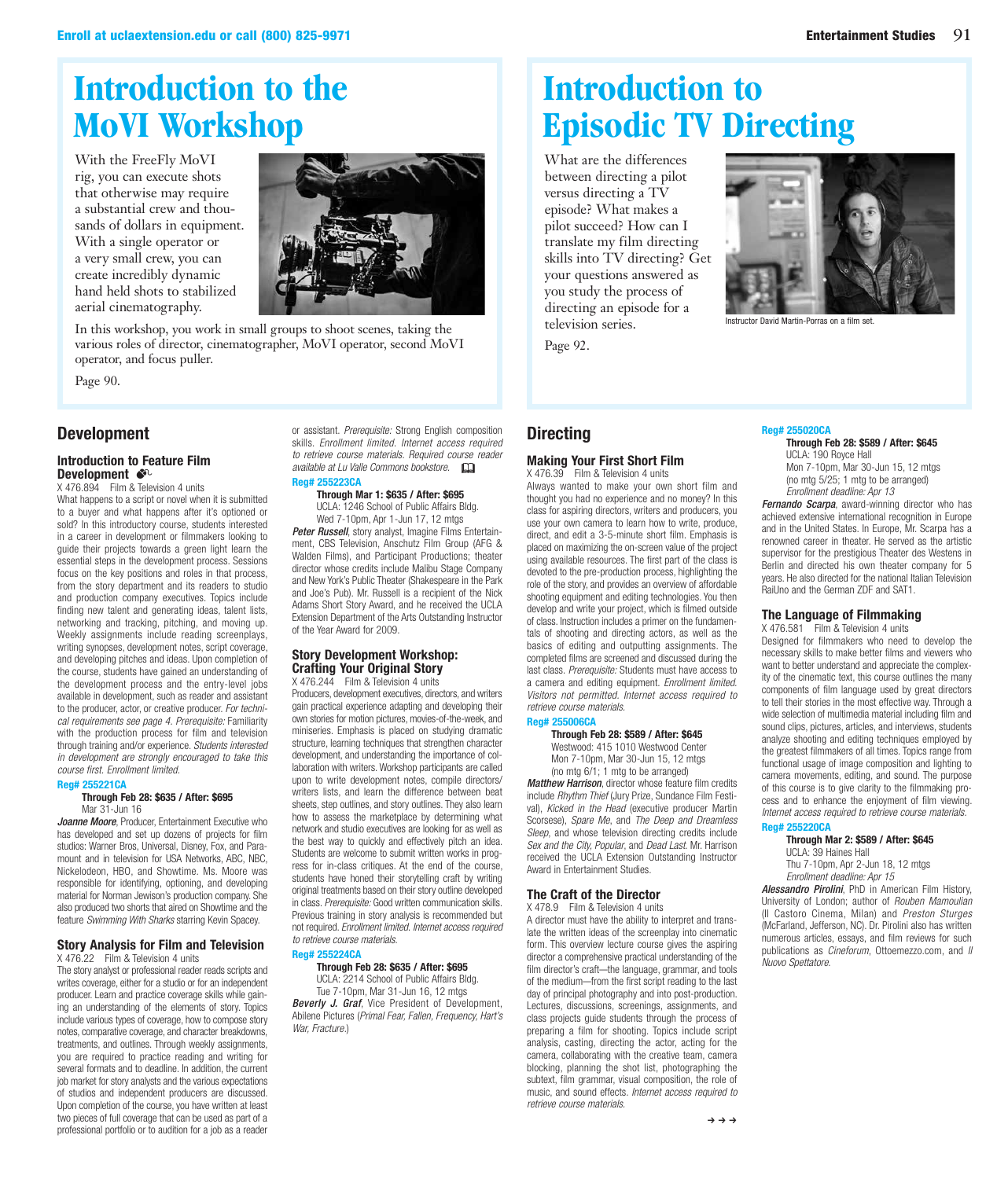# <span id="page-4-0"></span>**[The Independent Producing](http://entertainment.uclaextension.edu/certificates/independent-producing/)  Certificate**

## *Offered Entirely Online*

This certificate is designed for independent producers and filmmakers who are interested in a short but comprehensive program. In just 6 courses, you explore all phases of production from story development through marketing and distribution.

Gain the creative and business skills to tell a good story with a limited budget.

#### **Highlights Include:**

- Developing and pitching a project
- Evaluating a budget/ breakdown
- Finding techniques that maximize on-screen value

• The power of social media to promote your project

> Film Development Pages 93-94.

**Elective Courses This Quarter** [X 403.33 Filmmakers and Financing:](#page-7-0)  Business Plans for Independents [X 476.894 Introduction to Feature](#page-3-0) 

• And more

### **Required Courses This Quarter**

X 403.61 Marketing and Distributing [Independent Films across All Platforms](#page-6-0) Page 94.

[X 476.6 Low Budget Filmmaking](#page-5-0)

Page 94.

[X 403.01 Legal Primer for the](#page-6-0)  Entertainment Business

Page 94.

[Learn more about the certificate and upcoming courses](entertainment.uclaextension.edu)  at *entertainment.ucalextension.edu*.

#### **Directing Workshop I: Composition and Movement** X 476.95 Film & Television 4 units

[As the first hands-on course in the directing series, you](https://www.uclaextension.edu/pages/Course.aspx?reg=255000) complete 4 short films using your own video camera. Instruction focuses on the basic building blocks of narrative filmmaking: the shot, mise-en-scène, concept, the actor, environment, sound, and montage. Assign-

ments are designed to explore aspects of visual expression through the use of composition, rhythm, and point-of-view, moving from black and white/silent compositions to the use of color, non-sync sound, and editing. Your work is screened and critiqued by the instructor and class. *Participants must provide their own digital video camera, have access to editing equipment and software, and be able to output their assignments to various media sources. Enrollment limited. Required text:* On Filmmaking *by Alexander Mackendrick. Internet access required to retrieve course materials.* &

#### **Reg# 255000CA**

#### **Through Mar 1: \$635 / After: \$695** Westwood: 307 1010 Westwood Center

Wed 7-10pm, Apr 1-Jun 17, 12 mtgs *Dana Turken*, filmmaker and recipient of several awards including the Jack Oakie Award for Excellence in Directing a Film Comedy, the Barbara Streisand/Sony Award and the Hollywood Foreign Press Association Award. Ms. Turken was selected to participate in Film Independent's Project Involve in 2012, Film Independent's Screenwriting Lab in 2013, and the Berlin Talent Campus in 2014.

#### **Reg# 255001CA Through Mar 1: \$635 / After: \$695**

Westwood: 310 1010 Westwood Center Wed 7-10pm, Apr 1-Jun 17, 12 mtgs

*Susana Casares*, filmmaker and winner of the Emmy Foundation's prestigious College Television Award in Drama. Her narrative and documentary work has been shown in festivals around the world, and she has received both the Hollywood Foreign Press Association Award and the Mary Pickford Award for 2 consecutive years, as well as the support of institutions such as the Tribeca Film Institute and IDFA. Ms. Casares has been showcased in *Variety's* Cannes edition as one of the 10 Spanish talents on the rise.

#### **Developing Your Short Film** X 476.243 Film & Television 4 units

Learn the development process as it relates to short films with the focus on developing a short film treatment. You gain an understanding of the basics of story structure and how the specific storytelling elements, such as theme, plot, characters, and dialogue work in synergy towards the goal of an effective short story. Topics include setting up a theme that serves the story, character development, creating realistic dialogue and planning the scenes with a limited budget in mind. Lectures and exercises illustrated with film clips and readings emphasize the role of story, creating original characters and developing plot points for different [genres of films. You submit your work-in-progress](https://www.uclaextension.edu/pages/Course.aspx?reg=255003)  throughout the quarter for evaluation and feedback by the instructor and the class. At the end of the course you will have honed your idea and have a final short script or treatment ready for shooting. *This course is a prerequisite for X 476.128 Advanced Filmmaking Workshop. Enrollment limited. Required text:* Writing Short Films *by Linda Cowgill (Lone Eagle). Internet access required to retrieve course materials.* & **Reg# 255003CA**

#### **Through Mar 1: \$635 / After: \$695**

UCLA: 1329 School of Public Affairs Bldg.

Wed 7-10pm, Apr 1-Jun 17, 12 mtgs *Instructor to be announced*

#### **Reg# 255004CA**

**Through Mar 1: \$635 / After: \$695** UCLA: 1270 School of Public Affairs Bldg. Wed 7-10pm, Apr 1-Jun 17, 12 mtgs *Asher Garfinkel*, author of *Screenplay Story Analysis: The Art and Business*. Over the past 20 years, Mr. Garfinkel has worked in production and development for studios and indies and has evaluated thousands of [scripts. He is the founder of Readers Unlimited, a](https://www.uclaextension.edu/pages/Course.aspx?reg=255004)  screenplay coverage and consulting service for producers, directors, development executives, and writers, and regularly serves as a content analyst for Netflix.

#### **Production Sound for Directors**

X 476.271 Film & Television 2 units The importance of quality sound in a movie cannot be overstated. Of particular interest to directors and independent filmmakers who want to understand the production and post-production workflow, this overview course covers such topics as the nature of sound and its aes[thetics, microphone characteristics, the sound recording](https://www.uclaextension.edu/pages/Course.aspx?reg=255018)  chain, budgeting and scheduling, what can be fixed in post versus what can only be done during production, and editing and mixing the final track. Instruction includes equipment and listening demonstrations, and many of the practical techniques presented are suitable for student productions. *Enrollment limited. Internet access required to retrieve course materials.*

#### **Reg# 255018CA**

**Through Mar 26: \$455 / After: \$495**

Westwood: 415 1010 Westwood Center ✷ Sun 10am-5pm, Apr 26-May 10, 3 mtgs *William Barker*, award-winning producer, director, and writer on several short films.

#### **[The Art and Craft of Film Editing](https://www.uclaextension.edu/pages/Course.aspx?reg=255024)**

X 479.613 Film & Television 4 units

Editing is storytelling. Throughout the process, from first assembly to final delivery, editors are responsible for fulfilling the film's potential through a full command of craft as well as an aesthetic understanding of story, character, and rhythm. By examining different editing styles, this course covers the elements of storytelling, performance, pace, emotion, action, continuity, and time manipulation. Instruction includes lectures, discussion, and viewing exercises. Participants also learn to select the most appropriate editing systems and technology by evaluating the limitations of budgets and time. *Enrollment limited. Required text:* The Healthy Edit *by John Rosenberg. Internet access required to retrieve course materials.* &

## **Reg# 255024CA**

**Through Mar 2: \$589 / After: \$645** UCLA: 2270 School of Public Affairs Bldg. Thu 7-10pm, Apr 2-Jun 18, 12 mtgs *Enrollment deadline: Apr 16*

*John Rosenberg*, feature film editor whose many credits include *Mannequin: On the Move, Totally Blonde, Made in Heaven, Poison Ivy 3, The Convent, Mac and Me, Body Count, Horseplayer*, and *Prancer.* Mr. Rosenberg is a former head of post-production for several independent studios, including LIVE Entertainment (now Artisan/LionsGate).

#### **Director-Cinematographer Collaboration Workshop**

X 478.281 Film & Television 4 units [One of the most important moments in the filmmaking](https://www.uclaextension.edu/pages/Course.aspx?reg=255007)  process is when the director and cinematographer, along with the actors, finally stand face-to-face and attempt to translate the written scene into an on-screen reality. How do you make sure your ideas for camera placement, actor movement, lighting, and dialogue are clearly conveyed? How do you find time for everyone to express their thoughts on the scene and still stay on schedule? This course is ideal for directors, cinematographers, and filmmakers who want to work on the critical skill of preconceiving, blocking, and shooting scenes in a creative and timely manner. During class, you work in teams and take turns being the director, cinematographer, and actor. Instruction covers the shot list, previsualization, blocking, lighting, and shoot progression so that when you are on set, you are able handle this delicate creative process competently. *Enrollment limited. Internet access required to retrieve course materials.* **Reg# 255007CA**

#### **Through Feb 28: \$635 / After: \$695**

Westwood: 202 Extension Lindbrook Center Mon 7-10pm, Mar 30-Jun 15, 12 mtgs (no mtg 5/25; 1 mtg to be arranged)

*Julio O. Ramos*, director and filmmaker who won student Emmy, BAFTA, and DGA awards for his films *El Bolerito* (*The Shoe Shiner*) and *¡Una Carrerita, Doctor!* (*A Doctor's Job*). Besides earning numerous awards, his movies screened in over 300 venues worldwide including Telluride, Habana, Huesca, Vancouver, and Shanghai. His latest movie, *Behind the Mirror*, world-premiered at the 2012 Guadalajara Film Festival and picked up the Best of Fest Award at the 2012 Palm Springs ShortFest.

*Phil Klucsarits*, director of photography on independent movies, short films, and TV series. Mr. Klucsarits' work has been showcased at the Camerimage Cinematography Festival, The Telluride Film Festval, Palm Springs Short Fest, and many international film festivals.

#### **Reg# 255010CA**

**Through Feb 28: \$635 / After: \$695**

Westwood: 209 Extension Lindbrook Center Mon 7-10pm, Mar 30-Jun 15, 12 mtgs (no mtg 5/25; 1 mtg to be arranged)

*Jason Knutzen*, cinematographer on over 30 narrative [and documentary projects, professional colorist, and](https://www.uclaextension.edu/pages/Course.aspx?reg=255010)  expert in post-production workflows. Mr. Knutzen currently is an educational contributor to the Global Cinematography Institute in the areas of traditional, virtual, and digital cinematography.

*Jeremy David White*, writer and director whose work has been distinguished by 2 MPAA awards and a Hollywood Foreign Press Association award. He collaborated with screenwriter Austin Reynolds and their short film, *Committed*, was selected to the 2009 Cannes Short Film Corner. Mr. White most recently directed an adaptation of *The Heyday of the Insensitive Bastards*, produced by James Franco.

#### NEW COURSE

#### **[Introduction to Episodic TV Directing](https://www.uclaextension.edu/pages/Course.aspx?reg=255164)** X 476.37 Film & Television 4 units

What are the differences between directing a pilot and directing a TV episode? What makes a pilot succeed? How can I translate my film directing skills into TV directing? Get your questions answered as you gain insight in the landscape of cable and network television and you study the process of directing an episode for a television series, from the first draft to prep, production and editing. This class is primarily for directors who want to break into television but writers who want to get involved in the visual concept of their teleplays will also benefit. You first learn how to watch TV episodes critically and how to identify the language of a TV series as it applies to TV directing. You gain an understanding of basic directing techniques including breaking down the script into storylines and beats, blocking and working with the actors and designing an efficient shotlist, and balancing team work with the director's creative vision. Class assignments require you to read and watch many teleplays and TV episodes. The ultimate goal of the course is to come up with an original visual language for a TV pilot that tells the story in your unique creative voice and can be efficiently replicated throughout many episodes. *Internet access required to retrieve course materials.*

#### **Reg# 255164CA**

**Through Mar 1: \$635 / After: \$695** UCLA: 2209A Bunche Hall

Wed 7-10pm, Apr 1-Jun 17, 12 mtgs

*David Martin-Porras*, award-winning director and writer whose credits include the shorts *Inside the Box*, *La Viuda (The Widow)* for which he won the DGA Student Film Award, and *Ida y Vuelta (Round Trip)* which was a finalist for a student Academy Award. He also directed the feature *Stealing Summer*. Mr. Martin-Porras was picked as one of the top ten Spanish filmmakers on the rise by *Variety* magazine in 2013.

#### **[How to Write and Make Your Debut](https://www.uclaextension.edu/pages/Course.aspx?reg=255131)  Feature Film**

X 499.89 Film & Television 4 units

Your first feature film used to cost millions of dollars, but now you can make your debut feature for under a million, and sometimes much less. Team-taught by a feature film writer and director, this course dives into the world of focused-budget moviemaking with an emphasis on writing a script you can make yourself. In 12 short weeks, learn what kind of story works, what costs and what doesn't, how to write to attract actors and others to work for less, and what hannens after you wrap. From completed script or the germ of an idea, you engage in writing, directing, and production exercises tailored to help you meet your goals and hear from guest speakers who've accomplished the impossible in the world of feature filmmaking. The course goal is to take your tested premise and turn it into a detailed outline and the first 20 pages of a screenplay. *Course may be taken as a certificate program elective. Enrollment limited to 20 students. Internet access required to retrieve course materials.* &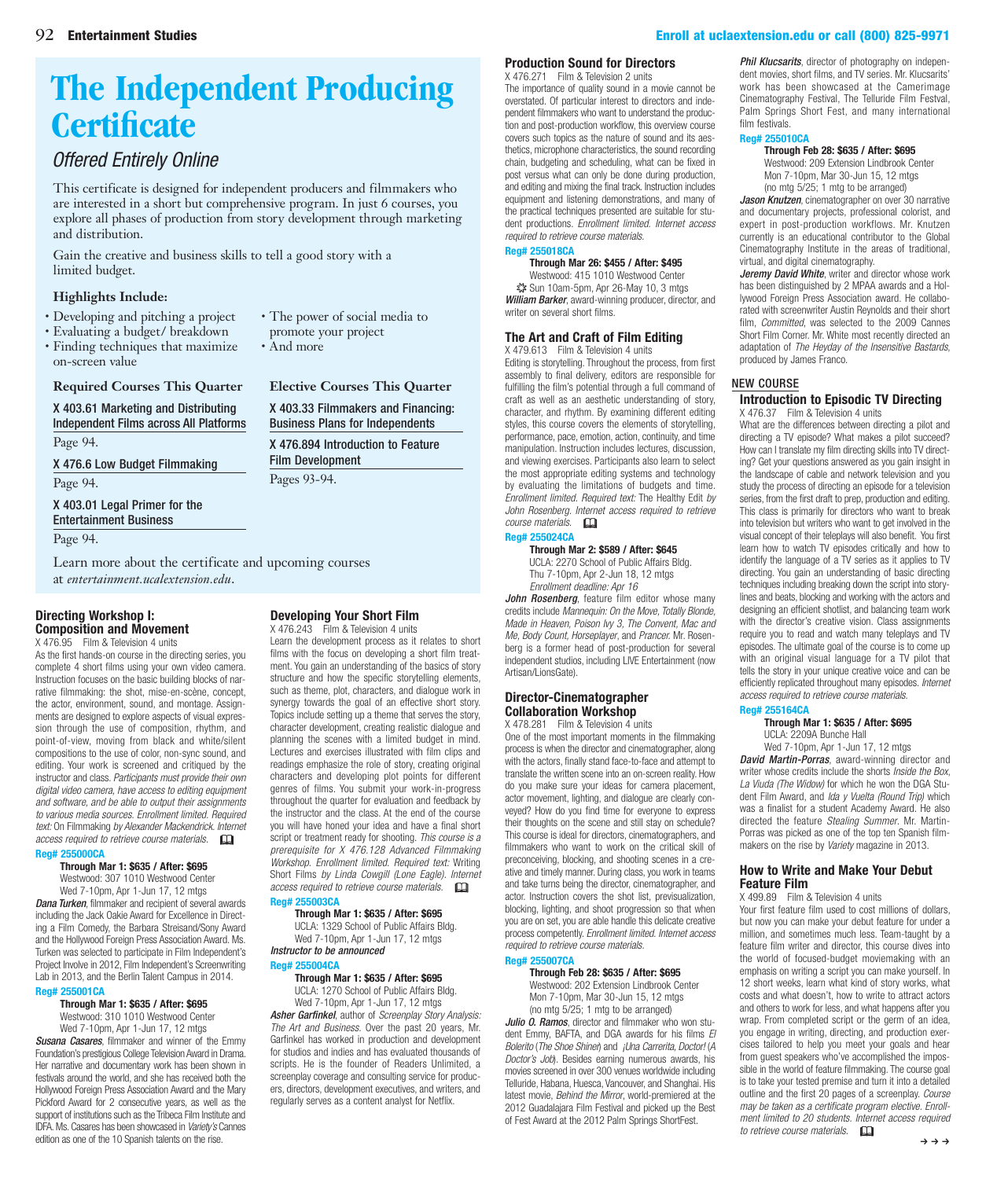#### <span id="page-5-0"></span>[Enroll at uclaextension.edu or call \(800\) 825-9971](www.uclaextension.edu) [Entertainment Studies](entertainment.uclaextension.edu) 93

#### **Reg# 255131CA**

**Through Feb 28: \$555 / After: \$605**

UCLA: 2317 School of Public Affairs Bldg. Tue 7-10pm, Mar 31-Jun 16, 12 mtgs *No refund after Apr 2.*

*Matthew Harrison*, director whose feature film credits include *Rhythm Thief* (Jury Prize, Sundance Film Festival), *Kicked in the Head* (executive producer Martin Scorsese), *Spare Me*, and *The Deep and Dreamless Sleep*, and whose television directing credits include *Sex and the City, Popular*, and *Dead Last*. Mr. Harrison received the UCLA Extension Outstanding Instructor Award in Entertainment Studies.

*Dan Vining*, screenwriter and novelist; WGA member whose feature film credits include *Black Dog* for Universal Pictures and *Plain Clothes* for Paramount. Mr. Vining has written screenplays for Walt Disney Pictures, [MGM, Paramount, and Showtime, and his novels](https://www.uclaextension.edu/pages/Course.aspx?reg=255131)  include *The Quick; The Next*; and, his latest, *Among the Living* (Penguin-Putnam). He is a contributing author to *Cut to the Chase* (Gotham Books/Penguin).

#### **Post-Production**

#### **[Post-Production for Film and Television](https://www.uclaextension.edu/pages/Course.aspx?reg=254995)**

X 404A Film & Television 4 units Emphasizing how new technologies continue to impact post-production, this course examines the post-production process for film and television. Topics include basics of the film laboratory, picture and sound editing processes, non-linear editing of single and multicamera programs, special visual effects, the impact of sound—from music scoring to effects design, budgeting, scheduling, and deliveries, and high-definition television and its impact on both feature and television post-production. Includes guest speakers and field trips to post-production facilities. *Internet access required to retrieve course materials. Required text: Film Technology* by Dominic Case and *Guide to Post Production* by Barbara Clark and Susan Spohr.

#### **Reg# 254995CA**

**Through Mar 2: \$589 / After: \$645** UCLA: 110 La Kretz Hall Thu 7-10pm, Apr 2-Jun 18, 12 mtgs *Enrollment deadline: Apr 16*

*Ken Raich*, Vice President, Domestic & International Sales, MSE Media Solutions whose former positions include director of marketing at Western Post and postproduction supervisor on *The '60s* (an NBC MOW). Mr. Raich has edited several TV series, including *Miami Vice* (nominated for an Emmy Award for the "Smuggler's Blues" episode) and *Fantasy Island*, and has directed and produced five feature films.

#### **[The Art and Craft of Film Editing](https://www.uclaextension.edu/pages/Course.aspx?reg=255024)**

X 479.613 Film & Television 4 units

Editing is storytelling. Throughout the process, from first assembly to final delivery, editors are responsible for fulfilling the film's potential through a full command of craft as well as an aesthetic understanding of story, character, and rhythm. By examining different editing styles, this course covers the elements of storytelling, performance, pace, emotion, action, continuity, and time manipulation. Instruction includes lectures, discussion, and viewing exercises. Participants also learn to select the most appropriate editing systems and technology by evaluating the limitations of budgets and time. *Enrollment limited. Required text:* The Healthy Edit *by John Rosenberg. Internet access required to retrieve course materials.* &

#### **Reg# 255024CA**

#### **Through Mar 2: \$589 / After: \$645** UCLA: 2270 School of Public Affairs Bldg.

Thu 7-10pm, Apr 2-Jun 18, 12 mtgs *Enrollment deadline: Apr 16*

*John Rosenberg*, feature film editor whose many credits include *Mannequin: On the Move, Totally Blonde, Made in Heaven, Poison Ivy 3, The Convent, Mac and Me, Body Count, Horseplayer*, and *Prancer.* Mr. Rosenberg is a former head of post-production for several independent studios, including LIVE Entertainment (now Artisan/LionsGate).

#### **Editing with Final Cut Pro: An Introductory Workshop**  $\clubsuit$

X 478.311 Film & Television 4 units In this hands-on course, participants unlock the feature set of Final Cut Pro in the context of creating 2 realworld projects which will prepare participants for the Apple Certfication exam in Final Cut Pro X, 10.1. Topics include project management and organization, capturing and editing techniques, audio editing and mixing, motion, and filter effects. *You must have your own Mac computer with a minumum of 15 GB of free space and Final Cut Pro X (10.1) installed and fully updated. For technical requirements see page 4. Prerequisite:* Basic [Macintosh skills; knowledge of editing very helpful.](https://www.uclaextension.edu/pages/Course.aspx?reg=255013)  *Enrollment limited.* **Reg# 255013CA**

#### **Through Mar 5: \$635 / After: \$695** Apr 5-Jun 21

*Robert Scheid*, Apple-certified Final Cut Pro, Motion, and DVD Studio Pro instructor; television producer; film and television editor and colorist. Mr. Scheid received the UCLA Extension Department of the Arts Outstanding Instructor of the Year Award in 2014.

#### **Introduction to Avid Media Composer**  $\mathcal{S}^{\mathbb{C}}$

X 479.28 Film & Television 4 units

[This course is designed for producers, editors, and](https://www.uclaextension.edu/pages/Course.aspx?reg=255015)  multimedia producers and provides an introduction to Avid Media Composer 8, an industry-wide non-linear film/video editing application. The new version of this long-standing editing software is affordable, has easyto-use video editing tools, and streamlined HD, filebased, and stereo 3D workflows. You learn to cut scenes from sample footage and gain an understanding of editorial processes and workflow. Instruction leads you through the interface and basic editing techniques before moving on to trimming, fine-tuning the edit, adjusting audio, handling multicamera editing, adding transitions, adding titles, and outputting your finished project. *You must have access to your own computer, MAC or PC and Avid Media Composer 8 (installed and fully updated). Prerequisite:* Working knowledge of the Macintosh operating system; background in editing, production, or post-production is strongly suggested. *Enrollment limited. Required text:* Avid Media Composer 6.x Cookbook *by Benjamin Hershleder (Packt Publishing) must be purchased by the first class.*  $\square$ 

## **Reg# 255015CA**

**Through Mar 4: \$635 / After: \$695** Apr 4-Jun 20

*Julio O. Ramos*, *for credits see page 92.*

### **Producing**

#### **[Pre-Production and Production for](https://www.uclaextension.edu/pages/Course.aspx?reg=254993)  Film and Television (Hybrid)** X 404 Film & Television 4 units

This survey course presents an overview of the real-world aspects of producing as practiced in the various sectors of filmed entertainment from script development through pre-production and production. Topics include the producer's interface with the writer, director, and other key personnel; pitching and selling ideas; script breakdown and scheduling; budgeting and all the critical on-the-set issues facing the producer. *For technical requirements see page 4. This course includes both online sessions and classroom meetings. Internet access required to retrieve course materials. Required text:* So You Want To Be a Producer by Lawrence Turman.

 $\rightarrow \rightarrow \rightarrow$ 

UCLA: 121 Dodd Hall Thu 7-10pm, Apr 2, 9, 16 & 30; May 7, 14 & 28; Jun 4 & 11

Thu Apr 23; May 21; Jun 18 *Enrollment deadline: Apr 16*

**The Art of Line Producing** X 478.13A Film & Television 4 units

*course materials.* **Reg# 255226CA**

*Online sessions:*

#### Follow contestants on a race around the world, shoot underwater footage of hippos in Kenya, document building a home for a deserving family in seven days—these and many other exciting challenges can be part of a career as a field director/producer. Learn what it takes to get a

job and succeed in reality and documentary TV under the direction of Emmy-award winning producer, **Brady Connell**.

**[Direct & Produce](#page-6-0)**

*Reality & Documentary Television*

**Through Mar 2: \$589 / After: \$645**

*Jennie Lew Tugend*, producer with over 3 decades of expertise in the Hollywood motion picture business, including film and TV development, production financing, marketing and distribution. Ms. Tugend has produced and co-produced some of the industry's most memorable franchises: *Free Willy, Lethal Weapon*, and HBO's *Tales from the Crypt*. She has teamed with producer Lauren C. Weissman to form [Kadokawa Pictures USA \(KPUSA\), to exploit Japanese](https://www.uclaextension.edu/pages/Course.aspx?reg=254993)  entertainment library properties for adaptation and remakes in the English language for American audiences.

This comprehensive step-by-step overview of physical production processes covers the tangible and intangible [aspects of line producing, including budget; breakdown](https://www.uclaextension.edu/pages/Course.aspx?reg=255226)  and scheduling; hiring and working with cast, director, staff, crew, and outside vendors; choosing locations; equipment and music; how to deal with divergent personalities and specific problem solving during production; and the differences between producing a movie independently versus with a studio. Students must have Movie Magic Budgeting 7; enrolled students are eligible to purchase Movie Magic Budgeting 7 and Scheduling 6 at the discounted cost of \$99 each. Call (310) 825-9064 for details.This is not an introduction to production course. For technical requirements see page 4. *A basic knowledge of film production and Movie Magic Budgeting and Scheduling software are highly recommended. Internet access required to retrieve* 

**Through Feb 28: \$589 / After: \$645**

Tue 7-10pm, Mar 31-Jun 16, 12 mtgs *Enrollment deadline: Apr 13*

*Dwjuan Fox*, producer and line producer who has worked on projects including *Seduced and Abandoned, We The Party, The Rescuers, Backlight,* and *Crenshaw Nights*.

UCLA: 170 Dodd Hall

Page 94.

**Reg# 254993CA**



Instructor Brady Connell on the set of ABC's*The Great Christmas Light Fight* with hosts Sabrina Soto and Michael Moloney.

#### **Movie Magic Budgeting**  $\cdot$

X 479.088 Film & Television 2 units For production managers, producers, corporate finance [personnel, and production accounting professionals,](https://www.uclaextension.edu/pages/Course.aspx?reg=255011)  this course provides you with a practical understanding of the budgeting process, including how to use Movie Magic Budgeting, a budgeting software application. You prepare a movie-of-the-week budget based on information that typically would be available during pre-production, including a script, day-out-of-days, 1-line schedule, shooting schedule, departmental budgets, and other hypothetical parameters. *Students must have Movie Magic Budgeting 7; enrolled students are eligible to purchase Movie Magic Budgeting 7 at the discounted cost of \$99. Call (310) 825-9064 for details.This is not an introduction to production course. For technical requirements see page 4. Enrollment limited. Internet access required to retrieve course materials.*

#### **Reg# 255011CA**

**Through Apr 12: \$455 / After: \$495** May 12-Jun 16

*Dwjuan Fox*, *for credits see page 93.*

#### Low-Budget Filmmaking  $\clubsuit$ <sup>c</sup>

X 476.6 Film & Television 4 units

In this detailed exploration of low-budget filmmaking, you learn techniques and theories examining all phases of the process from development to production to postproduction. The focus is on translating a minimum budget into maximum quality on screen. Topics include [the script, financing the production, evaluating the](https://www.uclaextension.edu/pages/Course.aspx?reg=255230)  marketplace, analyzing and breaking down the screenplay, learning to apply creativity to a budgetary plan to maximize on-screen value, casting, selecting key production personnel, production design, music, editing, sound design, marketing, and distribution. Throughout the class, you are able to apply concepts learned to your own projects. *For technical requirements see page 4. Enrollment limited. Internet access required to retrieve course materials. Required text: The Declaration of Independent Filmmaking: An Insider's Guide to Making Movies Outside of Hollywood by Mark Polish.* &

#### **Reg# 255230CA Through Mar 2: \$635 / After: \$695**

Apr 2-Jun 18

*Kim Adelman*, filmmaker, who began her career as a co-producer of the independent feature *Just Friends*. Ms. Adelman then produced 19 shorts that have played at over 150 festivals, winning more than 30 awards. She has authored two film books, *The Ultimate Filmmakers' Guide to Short Films* and *The Ultimate Guide to Chick Flicks*, and currently writes for *indieWIRE*, the leading news source on independent film. Ms. Adelman received the UCLA Extension Department of the Arts Outstanding Instructor of the Year Award in 2014.

82 Online course **EQ** Text required

**Course held during daytime hours**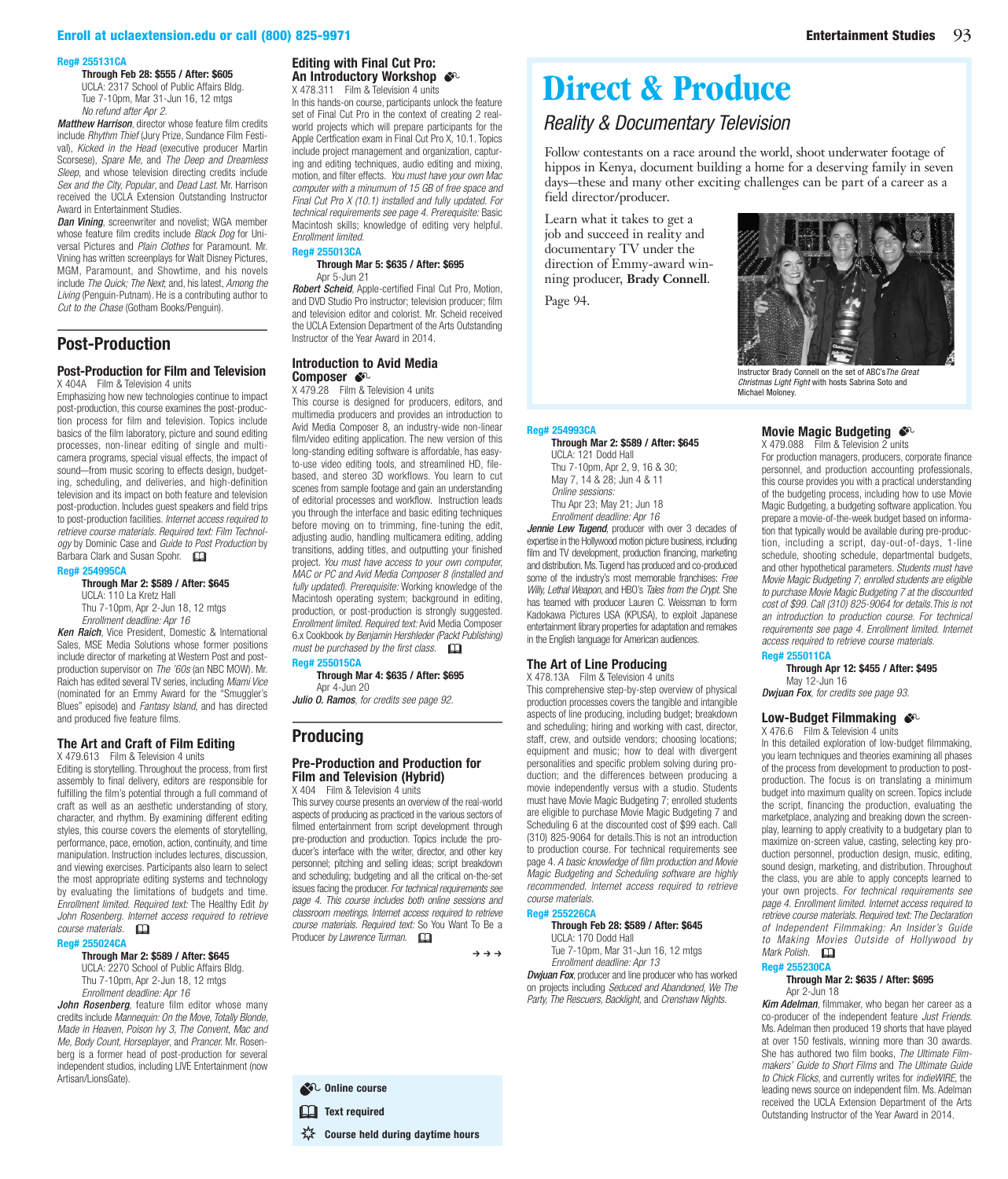#### <span id="page-6-0"></span>**Direct and Produce Reality and Documentary Television**

X 478.432 Film & Television 4 units

In this expanded version of the annual seminar, you'll discover what it takes to be an effective producer and director in the flourishing genre of unscripted television. You'll learn what it takes to follow contestants on a race around the world, experience what it's like to shoot wildlife footage around the globe, and grasp what it feels like to help build homes for deserving families as part of a "feel good" reality show. These and hundreds of [other compelling challenges are typical for directors and](https://www.uclaextension.edu/pages/Course.aspx?reg=255181)  producers in reality and documentary television. Through lectures, discussion with industry guests, and analysis of landmark shows, this course navigates the cluttered landscape of non-fiction broadcast and cable television, and focuses on how to gain employment and ultimately succeed as a strong producer and director. Topics include getting the job, prepping the shoot, directing/ producing on location, interview techniques, what to do once it's in the can, tech talk, post-production tips, the life of a director/producer in the field, and looking ahead to the future of the genre. *Visitors not permitted. Internet access required to retrieve course materials.*

#### **Reg# 255181CA**

#### **Through Mar 4: \$589 / After: \$645** UCLA: 121 Dodd Hall

✷ Sat 10am-5pm, Apr 4-May 16, 6 mtgs (no mtg 4/11)

*Enrollment deadline: Apr 10*

*Brady Connell, Executive Producer/Showrunner of* ABC's *Extreme Makeover: Home Edition* and is currently Executive Producer of the ABC holiday series *The Great Christmas Light Fight*. Mr. Connell received two Emmys for his producing work on CBS's *The Amazing Race,* an Emmy nomination for his multi-camera directing/ producing on *Eco-Challenge,* and he was senior producer of *Survivor* in its Emmy-winning season. Over a 25 year career in nonfiction television, he has produced and directed hundreds of hours of programming.

#### **[Building an Online Audience \(Hybrid\)](https://www.uclaextension.edu/pages/Course.aspx?reg=255017)**

X 408 Film & Television 4 units This course shows you how to create a public face and promotional platform for your creative content. Uploading your work to YouTube, Vimeo and social media platforms is imperative, and successful producers can now demonstrate a growing online audience. Using relevant video platforms, social media, and available website creation tools, present and promote your body of work and market it to a targeted audience. You learn to create a dynamic and distinct online brand and to use these platforms to showcase your content. This course emphasizes group discussion and interaction as you are encouraged to use each others sites and platforms in various assignments. Topics include identifying different audiences; mastering available video and, audio, utilitizing promotional sites; creating an individual brand and brand messages; understanding design as it relates to presentation; audience building tools, such as fan pages, tweet marketing, crosscommenting strategies and "response-to" uploading; responding to audience; and professional interaction. The course goal is to create an individual presentation plan, across chosen platforms, that is critiqued by a professional panel. *For technical requirements, see page 4*. *Enrollment limited. Attendance at the first class is mandatory. This course includes both online sessions and classroom meetings. Internet access required to retrieve course materials.*

#### **Reg# 255017CA**

#### **Through Mar 4: \$589 / After: \$645**

Westwood: B15 1010 Westwood Center ✷ Sat 10am-5pm, Apr 4 *Online sessions:* Sat Apr 11, 18 & 25; May 2, 9, 16, 23 & 30; Jun 6

✷ Sat 10am-1pm, Jun 13, 11 mtgs *Robert Scheid*, *for credits see page 93.*

#### **1-Day Seminars**

#### **[Adapting to Massive Media Change:](https://www.uclaextension.edu/pages/Course.aspx?reg=255183)  Technology Fundamentals and Industry Trends**

#### 858.4 Film & Television 0.8 CEU

The global media landscape is changing at an accelerating pace. Creative decisions, careers, companies, and entire industries are becoming obsolete. How will you keep up and adapt? Will your job exist next year? Can your start-up idea succeed? This one-day symposium consisting of lectures and guest speakers provide insights into the trends in technology and consumer behaviors you need to understand to succeed in the global media and entertainment industries. Topics include mobile and social media, the future of TV, movies, music and gaming, the global impact of online video, and the changing habits of media consumers around the world. Panels address controversial issues around digital advertising, privacy, piracy, security, and business models. Prepare to be challenged and to engage with the instructor and his guest experts. *Advance enrollment required; no enrollment at the door. Internet access required to retrieve course materials.*

#### **Reg# 255183CA Through Mar 4: \$95 / After: \$99**

UCLA: 1425 Physics & Astronomy Bldg. ✷ Sat 9am-5pm, Apr 4, 1 mtg *Enrollment deadline: Apr 3*

*Stuart W. Volkow*, digital media strategist, Internet startup advisor and transmedia producer. He has worked as a creative executive in feature films, a television producer, a business analyst and a software development project manager for applications including music search and distribution, on-demand video, a machine learning platform, games, and a pre-wikipedia interactive encyclopedia for the United Nations. In the government sector he has been a consultant to DARPA and the ODNI.

## **[The Business & Management](https://www.uclaextension.edu/pages/Course.aspx?reg=254936)  of Entertainment**

#### **The Business of Entertainment**

X 403.31 Management 4 units *34 hours of MCLE credit available.*

With the entertainment industry converging into a worldwide mass media, both business and operation models continue to rapidly evolve. This introductory course for producers, directors, development personnel, and aspiring media executives examines the business issues associated with the entertainment industry. Through lectures, discussions with industry guests, and case studies, instruction focuses on current business and production issues and introduces new business models to navigate content onto new technology platforms. Some history is highlighted to provide a context for current practice. The course also features opportunities to meet senior entertainment industry executives. Topics include financing, contracts, intellectual property issues, licensing, product placement, marketing and publicity, ratings, the impact of piracy, understanding and leveraging new technologies, and marketing and distribution. By the end of the course, students should have an understanding of the opportunities available in the business of entertainment. *Internet access required to retrieve course materials. Required text:* The Biz (4th ed.) by *Schuyler M. Moore.* &

#### **Reg# 254936CA**

#### **Through Mar 2: \$589 / After: \$645** UCLA: 1102 Perloff Hall

Thu 7-10pm, Apr 9-Jun 18 ✷ Sat 10am-1pm, May 2, 12 mtgs *No refund after Apr 16. Enrollment deadline: Apr 16*

*Randy Greenberg*, senior entertainment executive and executive producer of *Cowboys & Aliens* and *Dylan Dog: Dead of Night*; founder of The Greenberg Group, a global entertainment consultancy whose campaigns have produced over \$5 billion at the box office. Previously Mr. Greenberg was the head of International Theatrical Distribution and Marketing for Universal Pictures where he strategized the overseas releases of such films as *8 Mile, Intolerable Cruelty, The Mummy Returns, Jurassic Park III, The Fast and the Furious*, and *American Pie II*.

#### **Legal Primer for the Entertainment Business**

X 403.01 Management 4 units *34 hours of MCLE credit available, including 1 hour of* 

*Legal Ethics.*

This unique course explores key legal principles and contractual relationships within the film and television [industry through a dynamic assortment of lectures and](https://www.uclaextension.edu/pages/Course.aspx?reg=254741)  hands-on workshops. Students develop a core understanding of subjects including idea protection, copyright, defamation, privacy, and the right of publicity. In addition, students are exposed to key issues in manager agreements and in standard film and television agreements, including literary option/purchase agreements, life rights agreements, collaboration agreements, and talent employment agreements. The course concludes with exploring independent film finance and distribution deals. Through learning some essential "countermeasures" to use when reviewing such contracts, students are empowered in a way usually only reserved for elite talent lawyers—and have a lot of fun in the process. *For technical requirements see page 4. Required Text:* Dealmaking in the Film and Television Industry (3rd ed.) *by Mark Litwak. Enrollment limited; early enrollment advised.* &

#### **Reg# 254741CA Through Mar 1: \$635 / After: \$695** Apr 1-Jun 17

*David Wienir*, talent lawyer and author; Business Affairs Executive, United Talent Agency. Before UTA, Mr. Wienir practiced law at 2 of the top talent boutiques in the world: Grubman, Indursky & Shire in New York and Gang, Tyre, Ramer & Brown in Beverly Hills. He has been awarded the Outstanding Volunteer Award from Volunteer Lawyers for the Arts, was named a "Rising Star" in 2009 and 2010 by *Super Lawyers Magazine*, and is the author of several books, including *Making It on Broadway*.

#### **[Marketing Entertainment: Strategies](https://www.uclaextension.edu/pages/Course.aspx?reg=254738)  for the Global Marketplace** X 476.99 Management 4 units

Today, marketing entertainment is a global enterprise, and motion pictures are the assets that drive expanding ancillary markets. How a movie is marketed determines its financial success and future. The instructor and a select number of the industry's top marketing professionals address myriad issues on how feature films get marketed in today's increasingly competitive market. Topics include creating brandcentric franchise-driven strategies; positioning an entertainment property as a brand in popular culture; marketing and distribution strategies in a converging marketplace; secrets to creating compelling film, video, web, and print advertising; the power of social media; the influence and use of research; and leveraging international strategies and new media promotional and licensing strategies to create valuable partnerships and revenue streams. *Internet access required to retrieve course materials.*  $\square$ **Reg# 254738CA**

### **Through Feb 28: \$589 / After: \$645**

UCLA: 1222 School of Public Affairs Bldg. Tue 7-10pm, Mar 31-Jun 16, 12 mtgs *Enrollment deadline: Apr 14*

*Stephan Manpearl*, consultant on all aspects of marketing on over 500 feature films, including *The Karate Kid, Jacob's Ladder, Star Trek, Flashdance, Out of Africa, Airplane, Misery,* and *Revenge of the Nerds*, as well as numerous television programs, for virtually all major studios, networks, and many independents.

#### **Entertainment Financing: [From First \\$ to Distribution of Profits](https://www.uclaextension.edu/pages/Course.aspx?reg=255022)** X 403.34 Management 4 units

*34 hours of MCLE and CPE credit available.* This course covers the financial aspects of the motion picture entertainment industry with primary emphasis on the practical implications as the economic driver. Instruction examines each step of the motion picture value chain (from development through profit participation) and considers the implications of financial choices made. Designed to give participants a general understanding of how financial deals are structured, topics include how film financing is secured, connecting the production budget to the financing, when a completion guarantor is required, and the various types of domestic

and international distribution arrangements. Participants also learn about third-party profit participation agreements and the practical aspects and procedures that [underlie them; terms and definitions that impact bottom](https://www.uclaextension.edu/pages/Course.aspx?reg=255022)  line considerations, including contingent compensation; distribution fees and expenses; the producer's share of profit; distinctions between production, distribution, and marketing costs; and how these costs may significantly impact recoupment and profits. *Internet access required to retrieve course materials.*

#### **Reg# 255022CA**

#### **Through Mar 1: \$589 / After: \$645**

UCLA: 1222 School of Public Affairs Bldg. Wed 7-10pm, Apr 1-Jun 17, 12 mtgs *Enrollment deadline: Apr 15*

*Richard E. Kiratsoulis*, entertainment executive providing consulting services for a group of independent film companies in the areas of film financing, production, and distribution; also serves as an advisor to several film financiers. From 1994-2005, Mr. Kiratsoulis was the president and COO of Media 8 (*Monster*, *The Upside of Anger*). During his tenure, Media 8 evolved from a foreign sales company to a leading independent film entertainment company.

#### **Marketing and Distributing Independent Films across All Platforms**

#### X 403.61 Management 4 units

What are the considerations involved in financing, [packaging, selling, or acquiring a financially viable film?](https://www.uclaextension.edu/pages/Course.aspx?reg=255229)  Producers, filmmakers, and screenwriters learn what makes a project attractive to potential buyers, study a variety of deal structures; and learn how to find domestic and overseas distribution for theatrical, television, DVD, and alternative markets. Participants gain knowledge on how to craft a distribution strategy from the earliest stages of project development. Topics include choosing material, budget, and casting; selling the film through festivals and markets, key buyers, evolving distribution outlets, such as Internet, cell phones, etc.; the roles of producer, marketing and sales executives, and executive producers and an overview of film financing models. *For technical requirements see page 4. Enrollment limited; early enrollment advised. Required text:* Think Outside the Box Office: The Ultimate Guide to Film Distribution and Marketing for the Digital Era *by*  Jon Reiss.  $\Box$ 

## **Reg# 25522**

#### **Through Mar 1: \$635 / After: \$695** Apr 1-Jun 17

*Kevin Mardesich*, who began his career running the story department at Oscar-winner Oliver Stone's development company, Ixtlan, will teach this course. Mr. Mardesich also helped execute corporate communications for Fox's sports/entertainment cable channels. He currently runs KevinMardesich.com, a communications practice specializing in written communications for film, television, and industry leaders.

*Shana Stein*, whose feature film credits as a producer include Dimension Pictures' *Hell Ride*, which was executive produced by Quentin Tarantino, and *Restaurant* starring Adrien Brody. In television, Ms. Stein served as co-producer on the USA Network series *Monk* and co-executive producer on the CW's *90210*. Prior to TV, she produced music videos and served as director of development for Steve Golin's Anonymous Content.

#### **Organizing, Financing, and Operating a Start-Up [Entertainment Production Company](https://www.uclaextension.edu/pages/Course.aspx?reg=254937)**

X 402.32 Management 4 units *34 hours of MCLE credit available. 36 hours of CP credit available.*

A practical primer on starting a business, staying in business, and thriving, whether in motion pictures, television, music, or other entertainment media. Realworld case studies of new production entities and textbook materials address essential issues regarding the legal nuts and bolts, business planning, implementation, and management. Guest speakers include industry experts in entertainment financing, intellectual property, union issues, distribution, film and television production, and other matters relating to the management and operation of an independent production company. Students submit their own business plan for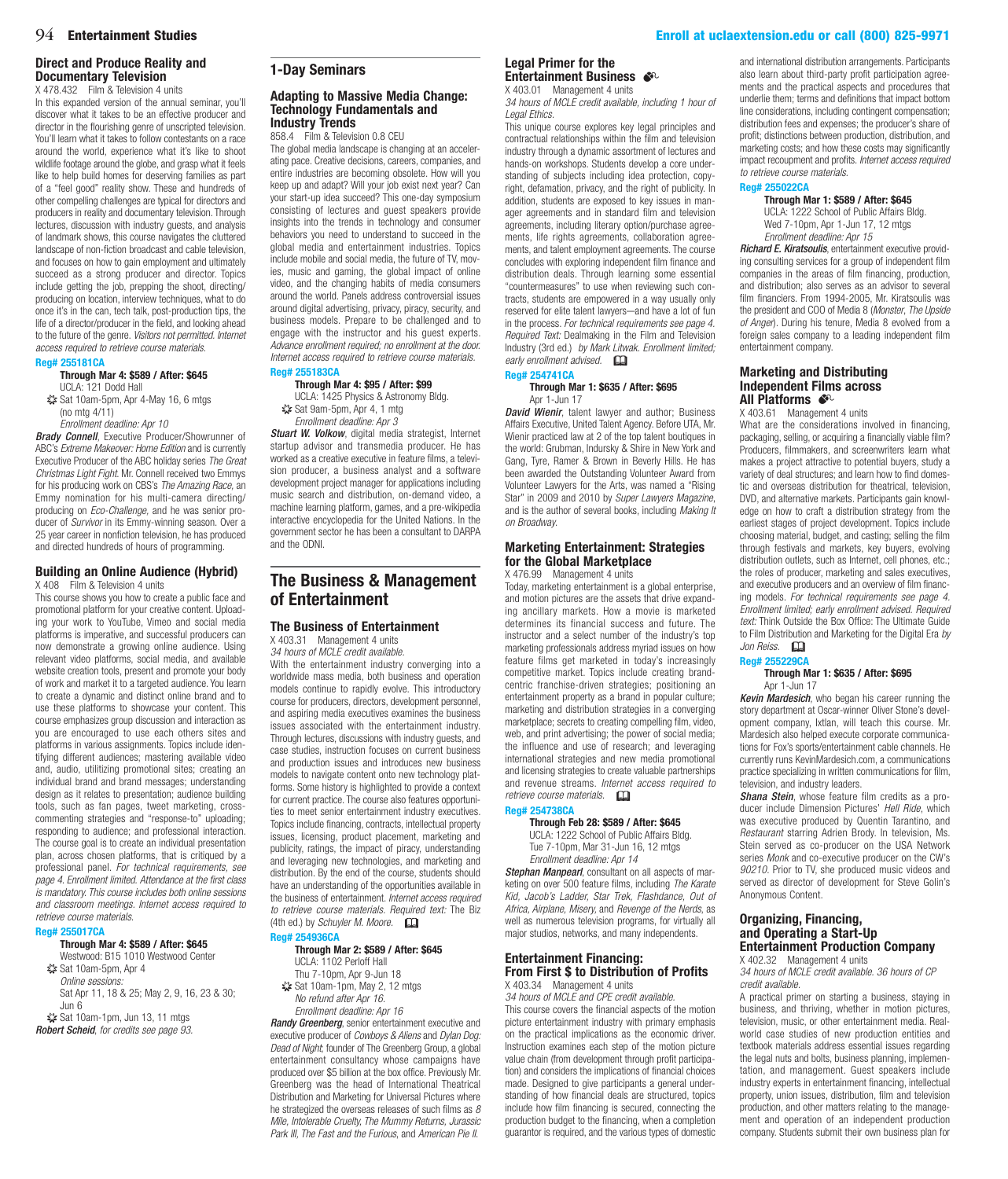<span id="page-7-0"></span>the final project. *Internet access required to retrieve course materials.*

#### **Reg# 254937CA**

**Through Feb 28: \$589 / After: \$645** UCLA: 121 Dodd Hall Mon 7-10pm, Mar 30-Jun 15 ✷ Sat 10am-1pm, May 30, 12 mtgs (no mtg 5/25)

*Enrollment deadline: Apr 24*

*David Albert Pierce*, attorney, Pierce Law Group, LLP who specializes in representing entertainment companies in matters regarding corporate operations, intellectual property, and labor and employment issues. Mr. Pierce's clients include Lions Gate Entertainment, Earthview, Inc. (producers of *The Amazing Race*), The Comedy Store, and John Morrissey (producer of *American History X*).

**Patrick J. Gorman**, entertainment attorney in private practice in Beverly Hills. Mr. Gorman represents both start-up and established entertainment companies, [domestically and globally, in the motion picture, music,](https://www.uclaextension.edu/pages/Course.aspx?reg=254937)  and television industries, as well as producers, actors, directors, screenwriters, and recording artists.

#### **Filmmakers and Financing:**

#### **[Business Plans for Independents](https://www.uclaextension.edu/pages/Course.aspx?reg=254739)** X 403.33 Management 4 units

For independent filmmakers seeking financing for 1 or more films, this course offers a step-by-step approach to creating a winning business plan. From the executive summary to the financial plan, you learn how to research, organize, and present your case to private investors. Topics include how to write a synopsis, present your projects, determine the target market(s) for your film, and calculate financial projections. *For technical requirements see page 4. Enrollment limited; early enrollment advised. Coursework must be submitted as Microsoft Word and Excel for Windows files via internet. Required text:* Filmmakers and Financing: Business Plans for Independents (7th ed.) *by Louise Levison.* &

#### **Reg# 254739CA**

#### **Through Feb 28: \$635 / After: \$695** Mar 31-Jun 16

*Louise Levison*, is an expert in film business plans whose clients have raised money for such low-budget films as *The Blair Witch Project* and *Trouble the Water*, as well as slates of entertainment companies capitalized up to \$300 million. A few of her corporate clients are Louverture Film Fund (Danny Glover), The Pamplin Film Company, and Tokuma International.

#### **[Negotiating Talent Agreements](https://www.uclaextension.edu/pages/Course.aspx?reg=255234)  and Production Contracts for Motion Pictures**

X 405.31 Management 4 units

*34 hours of MCLE credit available.* Once a deal for services on a motion picture is made by an agent and business affairs executive, a deal memo is prepared that includes the basic elements. This short document becomes the basis for the complete and detailed negotiation of a contract by attorneys for each party. Using real case studies and extensive handouts, this course provides an in-depth look at the process of negotiating all aspects of the major deals made for a film: literary acquisition agreements, writing services agreements, producing agreements, directing agreements, and acting agreements. Designed for attorneys, agents, business and legal affairs executives, and legal assistants, as well as writers, directors, producers, and actors, this course provides a comprehensive examination of the issues that underlie agreements and why these agreements sometimes diverge from the original deal memo. As a class project, participants negotiate all open issues from a deal memo. Includes guest speakers. *Internet access required to retrieve course materials. Required text:* Hollywood Dealmaking: Negotiating Talent Agreements for Film, TV, and New Media *by Dina Appleton and Daniel Yankelevits.* & **Reg# 255234CA**

#### **Through Mar 1: \$589 / After: \$645**

UCLA: 2232 School of Public Affairs Bldg. Wed 7-10pm, Apr 1-Jun 17, 12 mtgs *Enrollment deadline: Apr 14*

*Dorisa Shahmirzai*, entertainment attorney and founder of IP Law Click, a company that handles IP licensing, talent deals, corporate entity formation, as well as trademark and copyright issues.

## Art & Business of Music

*[For more information call \(310\) 825-9064, email](mailto:entertainmentstudies@uclaextension.edu)  entertainmentstudies@uclaextension.edu, or visit [entertainment.uclaextension.edu.](entertainment.uclaextension.edu)*

**Space is limited; early enrollment is highly recommended. Visitors are not permitted at some courses. For online course technical requirements see page 4.**

#### **The Music Business**

#### **Beyond the Creative: What You Need [to Know about the Business of Music](https://www.uclaextension.edu/pages/Course.aspx?reg=254745)** X 447.22 Music 4 units

In this nuts-and-bolts survey course, artists and aspiring executives learn about the business side of music and how to use that knowledge in their careers and finances. Real-world examples of record and publishing royalties, touring, merchandise, and other forms of artist income show how the music business actually works from both artist and industry perspectives. Topics include how a song earns money; protecting your original songs; collecting money from your works; maximizing marketing and revenues in the new digital landscape; the functions of the personal manager, business manager, agent and attorney; record deals, getting signed, and 360 deals; touring, merchandising, and sales from a financial point of view; and the new moneymaker: sync licensing your music to film, television, commercials, and games. High-profile guests augment lectures and discussions. *Internet access required to retrieve course materials. Required text:* All You Need to Know about the Music Industry (8th ed.) *by Donald S. Passman.* **Reg# 254745CA**

#### **Through Feb 28: \$589 / After: \$645** UCLA: 160 Royce Hall

- Mon 7-10pm, Mar 30-Jun 15 ✷ Sat 10am-1pm, May 30, 12 mtgs
- (no mtg 5/25) *Enrollment deadline: Apr 13*

*Owen Husney*, music manager and executive who discovered Prince, signed several up-and-coming art-

ists to various major record labels, and whose clients have garnered 10 gold- and platinum-certified albums. Mr. Husney also has done marketing and promotion for such notable talents as Sonny and Cher, Alice Cooper, and the Rolling Stones. Currently, with his First American Entertainment Inc. company, he buys, sells, and brokers artist catalogs of music, and consults for major record labels and artists.

#### **The Insider's Guide to Music Management** X 447.31 Music 4 units

The music manager's role is crucial to a musician's career success. Yet very few people who enter the entertainment industry have any idea what a manager does or how one can help their career. This course is designed to explain the management side of the music business. Find out what music managers do, why they are important, and how to avoid management pitfalls. Lectures, discussion, and industry guests address such topics as when to get a manager, the role of the manager in the indie world, and managing music in the digital age.

#### **Reg# 254743CA**

#### **Through Mar 11: \$589 / After: \$645**

Westwood: 217 Extension Lindbrook Center ✷ Sat 12:30-4:30pm, Apr 11-Jun 13, 9 mtgs

(no mtg 5/23) *Enrollment deadline: Apr 25*

*John Hartmann*, veteran music agent, manager, and record executive who has provided career direction for [such artists as Chad and Jeremy, Sonny and Cher,](https://www.uclaextension.edu/pages/Course.aspx?reg=254743)  Buffalo Springfield, Neil Young, Jackson Browne, Joni Mitchell, America, and Eagles. Mr. Hartmann regularly lectures on music management's role in the industry.

## **[Your Career in Music](www.bmi.com)  Begins Here!**

*The Music Business & Independent Music Production Certificates BMI Proudly Supports UCLA Extension Certificates*



*bmi.com*

Today, the music business and independent music production are complex, challenging, and changing constantly.

Yet opportunities exist. Start your career or move it to the next level through our 2 certificates in these exciting fields. Both are comprehensive, nationally recognized programs, taught by industry professionals.

Advisors are available to provide guidance to students wishing to meet particular career goals.

#### **For More Information**

**(310) 825-9064** | *<entertainment.uclaextension.edu>*

#### **Do-It-Yourself Music Marketing (Hybrid)**

X 448.80 Music 4 units

Of interest to DIY musicians, managers, startup record label personnel, and anyone interested in using lowbudget strategies to create an effective marketing plan. Learn marketing ideas to help you describe your vision, identify a market need, analyze your fans, learn from your competitors, demo your products and services, set your marketing plan goals, and find the perfect mix of new marketing strategies ranging from branding, product, price, place, promotion, and marketing information systems. The Internet, word-of-mouth, guerrilla marketing techniques, social media, mobile marketing, publicity, music licensing, live performing and touring, merchandising, face-to-face selling, sales promotions, radio, and sponsorships are all addressed. Course lectures and discussions with industry guests are supplemented with reading assignments, step-by-step marketing plan templates, and 3 online sessions where student-project teams receive constructive criticism from the instructor, guest artists, and fellow students. In the final class, student project teams propose an executive summary of their marketing plans to a panel of expert judges and artists for a final analysis. This class is recommended for students with some previous knowledge of the music industry. *For technical requirements, see page 4*. *Enrollment limited. This course includes both online sessions and classroom meetings. Internet access required to retrieve course materials. Required text:* Music Marketing for the DIY Musician *by Bobby Borg.* &

 $\rightarrow \rightarrow \rightarrow$ 

#### **Reg# 254749CA Through Mar 9: \$589 / After: \$645**

*Classroom meetings:* UCLA: A44 Haines Hall Thu 7-10pm, Apr 9-Jun 4 *Online sessions:* Sat Apr 25; May 16 & 30

*Bobby Borg*, major label, international, and DIY recording/touring artist with over 25 years' experience in the music business. Mr. Borg is a music business consultant and A&R advisor to music supervisors and independent labels, best-selling author of numerous music business books and articles, and the Vice President of Special Events for The American Marketing Association. He received the UCLA Extension Department of the Arts Outstanding Instructor of the Year Award in 2009.

## **[Course Icons](https://www.uclaextension.edu/pages/Course.aspx?reg=254749)  Provide Information At-a-Glance**

 $\mathbb{C}$  Online course.

**Q** Textbook required

**※** Meets during daytime hours.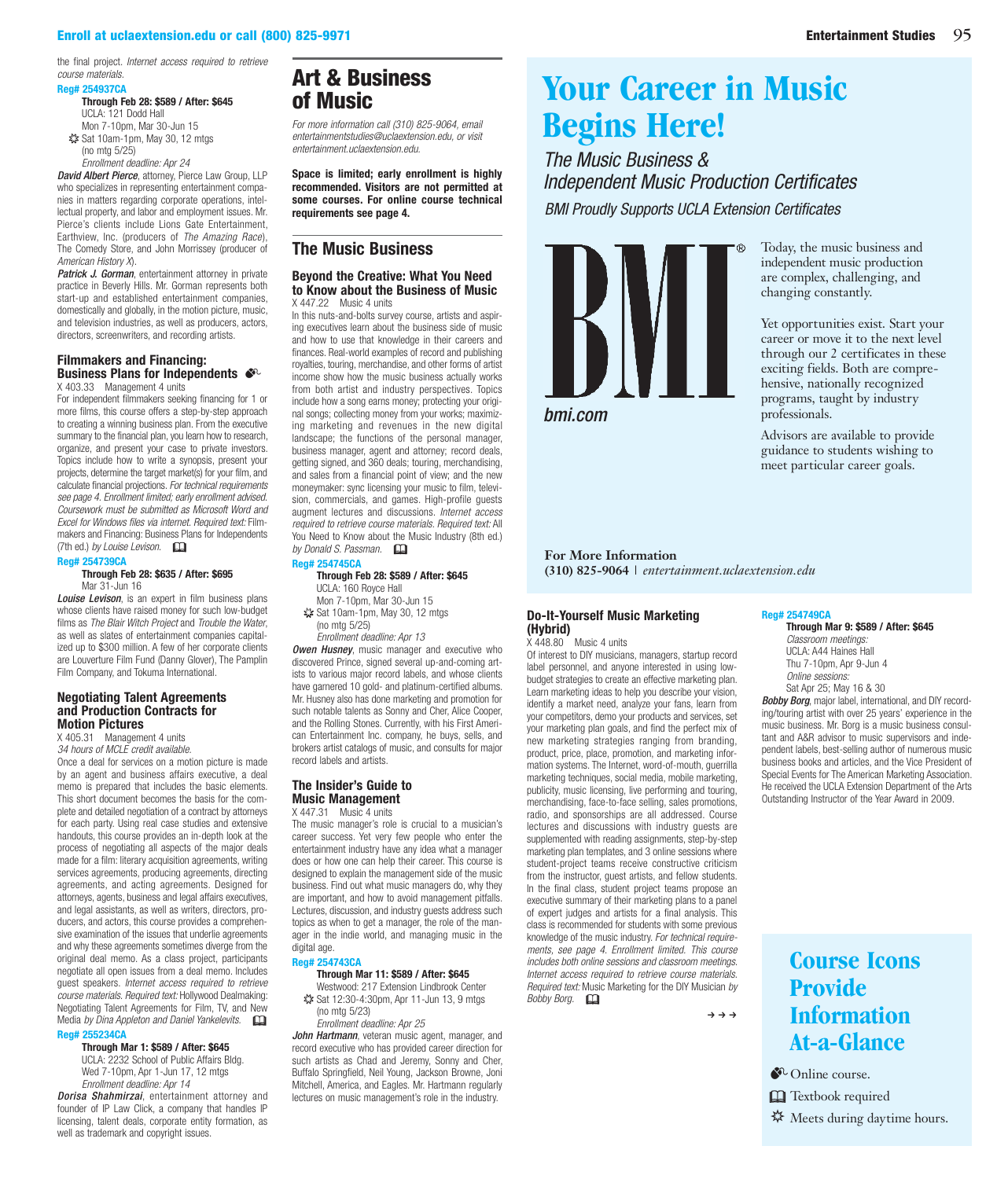# <span id="page-8-0"></span>**[Film Scoring Certificate](http://thescl.com/home)**

*Endorsed by the Society of Composers & Lyricists*



Take advantage of UCLA Extension's Film Scoring Certificate where you can compose and conduct your own scores under the direction of talented industry professionals.

The 50-unit program also helps you produce pieces that can be used for your professional reels.

Flexible evening and weekend scheduling allows for completion of the program in as little as 1 year.

Advisors are available to provide guidance to students wishing to meet career goals.

#### **For More Information**

**(310) 825-9064** | *<entertainment.uclaextension.edu>*

#### **[Music Publishing: A Creative and](https://www.uclaextension.edu/pages/Course.aspx?reg=254742)  Business Perspective**  $\bullet$

X 448.81 Music 4 units

*34 hours of MCLE credit available.* This entry-level course is of interest to songwriters, bands, and producers, but applicable to anyone who wants to learn both the creative and business basics of music publishing from A-Z. Working online via keynote slides, podcasts, and live tele-conferences, you learn how to improve your chances for getting seen, heard, and signed. Topics include effective songs, broadcast quality recordings, and brand equity; how to ensure that you're not getting ripped off: United States copyright basics, copyright registration in Washington D.C., and co-writer and producer splits; what music publishing companies can do for your career: song-plugging, advances, and copyright administration; how to make sense of publishing deals and copyright assignment: exclusive songwriter agreements, co-publishing deals, and administration agreements; how to get paid for your music and master recordings: mechanical royalties, performance royalties, synch fees, master-use fees, print royalties, new electronic transmissions, and foreign sub-publishing monies. You also learn how and when to join important music organizations and societies: ASCAP, BMI, SESAC, Sound Exchange, and The Harry Fox Agency; and how to start your own publishing company: self-publishing, music libraries, resource guides, and pitching your own music in film, TV, games, advertising, corporate videos, movie trailers, and DVD featurettes. No prior understanding of music publishing is needed, but some online-distance learning experience is recommended. *For technical requirements see page 4. Enrollment limited. Required text:* The Musician's Handbook: A Practical Guide to Understanding the Music Business *by Bobby Borg; read Chapter One before the first class.* 

#### **Reg# 254742CA**

**Through Mar 2: \$635 / After: \$695** Apr 2-Jun 18 *Bobby Borg*, *for credits see page 95.*

#### **Music Supervision for Film and Television** X 484.31 Music 4 units

Defining the role of the music supervisor by drawing on the combined resources of the film and television communities to marry music and moving images, this course is for anyone interested in the business and art of film [and television music. Lectures and discussion with guest](https://www.uclaextension.edu/pages/Course.aspx?reg=254985)  speakers present the principles and procedures of music supervision. Past guest speakers have included composers, music supervisors, filmmakers, producers, music licensing representatives, and executives. *Internet access required to retrieve course materials.*

#### **Reg# 254985CA Through Mar 1: \$589 / After: \$645**

UCLA: 121 Dodd Hall Wed 7-10pm, Apr 1-Jun 17, 12 mtgs *Enrollment deadline: Apr 15*

*Lindsay Wolfington*, Music Supervisor, Lone Wolf Music Supervision whose credits include the TV series *The Client List, One Tree Hill, The Sing Off, The Bold & the Beautiful, Ghost Whisperer*, the webseries *Runaways*, the feature *Self Medicated*, and the documentaries *Lose Your Mind: Mindless Behavior, Swing State Ohio*, and *Recyclers*.

*Tricia Holloway*, music supervisor whose credits include the documentary *Ukraine Is Not A Brothel*; the movies *Columbus Circle, Addicted, Black Marigolds, Honey 2, Touchback* and *Rambo*; and the TV movie *Rags*.

#### **[Building an Online Audience \(Hybrid\)](https://www.uclaextension.edu/pages/Course.aspx?reg=255017)** X 408 Film & Television 4 units

*Enrollment limited. Attendance at the first class is mandatory. This course includes both online sessions and classroom meetings. Internet access required to retrieve course materials. For more information see page 94.*

 $\rightarrow$   $\rightarrow$   $\rightarrow$ 

#### **Reg# 255017CA**

**Through Mar 4: \$589 / After: \$645** Westwood: B15 1010 Westwood Center

✷ Sat 10am-5pm, Apr 4 *Online sessions:* [Sat Apr 11, 18 & 25; May 2, 9, 16, 23 & 30;](https://www.uclaextension.edu/pages/Course.aspx?reg=255017)  Jun 6

✷ Sat 10am-1pm, Jun 13, 11 mtgs *Robert Scheid*, *for credits see page 93.*

## **Music Production**

#### **Audio Recording Theory** X 441.3 Music 4 units

Specifically tailored to independent artists, this course presents a practical and effective introduction to the [theory, art, and craft of sound recording. Instruction](https://www.uclaextension.edu/pages/Course.aspx?reg=254746)  covers the basics of audio, acoustics, and electronics, as well as the theory and operation of the most commonly used signal processors, audio consoles, monitor loudspeakers, and microphones and their application to the digital audio workstation production process. *Enrollment limited; early enrollment advised.*

### **Reg# 254746CA**

**Through Feb 28: \$589 / After: \$645** UCLA: 2232 School of Public Affairs Bldg.

Tue 7-10pm, Mar 31-Jun 16, 12 mtgs *Michael Vail Blum*, award-winning producer/engineer whose works have contributed to the combined sales of over 100 million records. Mr. Blum has engineered several LPs for Madonna, and has worked with such artists as Pink Floyd, Bryan Ferry, Kenny Loggins, and Julian Lennon, among others. Mr. Blum has designed more than 60 recording studios in Los Angeles, and in his own Titan Recording Studio, has produced platinum artist Anastacia and discovered, recorded, and produced Kelly Clarkson, the first *American Idol* winner.

#### **Crafting Great Lyrics: A Songwriting Workshop** X 404.4 Music 4 units

Of interest to beginning as well as more experienced songwriters, this course offers a supportive and inspirational writing workshop environment. Instruction focuses on three equally important and interrelated aspects of songwriting: form, theme, and content. Each week, students perform practical exercises and write lyrics to strengthen their songwriting skills. Exercises are designed to focus story telling, and expand on rhyming while adding specificity and color to songs. Hit songs by such writers as The Beatles, Ed Sheeran, Bruno Mars and Joni Mitchell provide templates for commercial lyric writing. Ultimately, each participant's lyrics are evaluated by the hit song formula: to entertain, to tell the truth, and to connect with your audience. *Enrollment limited. Internet access required to retrieve course materials.*

#### **Reg# 254750CA**

**Through Feb 28: \$589 / After: \$645** Westwood: 217 Extension Lindbrook Center Mon 7-10pm, Mar 30-Jun 15

✷ Sat 9am-12pm, May 30, 12 mtgs (no mtg 5/25)

*Mark Winkler*, platinum-selling lyricist and songwriter who has written for such artists as Dianne [Reeves, Nancy Wilson, Dee Dee Bridgewater, and Liza](https://www.uclaextension.edu/pages/Course.aspx?reg=254750)  Minnelli, and has written or co-written songs for 5 musicals, including *Naked Boys Singing!, Bark!, Too Old for the Chorus*, and *Play It Cool*. Mr. Winkler just produced a CD for legendary artists Houston Person and Barbara Morrison to be released in spring of 2013. As an artist, his last CD of mostly original tunes, *Sweet Spot*, was voted one of the Top 5 Vocal CDs by *Jazz Times* magazine.

#### **Create and Produce Your Own Music Project**

X 440 Music 4 units

Learn the ins-and-outs of the creative side of music production. Classes are hands-on, real-world, intensive, and cover such concepts as choosing musicians and finessing the best performance out of artists. You are required to produce, mix, and master one music proj[ect—either a live band or a solo artist. Both must](https://www.uclaextension.edu/pages/Course.aspx?reg=254747)  incorporate live instruments as well as programmed instruments in the project. The course is personalized

to help each student explore the full potential of creating and producing their music. Topics include pre-production, recording using Pro Tools or Logic, getting great vocal performances through microphone techniques, recording and mixing techniques, mastering, and budgeting. Near the end of the course, your projects are played and critiqued in class. *Prerequisite:* X 441.3 Audio Recording Theory. Students must have access to a Pro Tools or Logic system and must be proficient in either of these systems. *Enrollment limited; early enrollment advised. Internet access required to retrieve course materials.*

#### **Reg# 254747CA**

#### **Through Feb 28: \$635 / After: \$695** Westwood: B15 1010 Westwood Center

Tue 7-10pm, Mar 31-Jun 16, 12 mtgs

*Pablo Munguia*, multi-Emmy Award-winning producer/ mixer/engineer who has worked with such artists as Britney Spears, Janet Jackson, Justin Timberlake, Barbra Streisand, Celine Dion, Lionel Richie, Robbie [Williams, Seal, Alicia Keys, Paula Cole, Chris Botti,](https://www.uclaextension.edu/pages/Course.aspx?reg=254747)  Michael Bublé, Gladys Knight, and Carole King. In the sound department, Mr. Munguia has worked on such shows as *The Academy Awards, The Grammy Awards,* and *American Idol*.

#### **[The Art and Craft of Music Mixing](https://www.uclaextension.edu/pages/Course.aspx?reg=254751)** X 448.14B Music 4 units

Learn the art and craft of mixing music as it applies to the many creative and technical considerations involved in "record-mixing". Each week, a new genre of music is mixed in class from start to finish. All aspects of mixing are covered from root principles to specialized techniques of veteran mixers. Also covered are in-depth exploration of the application of myriad plug-ins and outboard gear; sound-replacing, when and when not to replace sound; summing amps; tuning, tweaking and nudging elements when needed; printing to analog vs. digital; and stemmixing. Instruction also includes a field-trip to a worldclass mixing studio. *Enrollment limited.*

#### **Reg# 254751CA**

**Through Mar 2: \$635 / After: \$695**

Westwood: B15 1010 Westwood Center Thu 7-10pm, Apr 2-Jun 18, 12 mtgs

*Darryl Swann*, Grammy Award-winning independent record producer and audio engineer who has worked with such artists as Macy Gray, producer Rick Rubin, Mos-Def, John Frichante of Red Hot Chili Peppers, Erykah Badu, and the Black Eyed Peas.

#### **Introduction to Pro Tools**

X 479.12 Music 4 units

[Using your own laptop, learn the foundational skills and](https://www.uclaextension.edu/pages/Course.aspx?reg=255028)  working knowledge needed to perform basic Pro Tools 11 operations and begin your own projects or interface with others using Pro Tools. Topics include system capabilities, navigation and display basics, understanding the edit and mix windows, making your first audio recording, making selections and playing audio, creating regions and using memory locations, using the editing modes and tools, importing media and audio files, using fades, managing audio regions, basic mixing concepts, introduction to Real Time plug-ins, and an introduction to MIDI within Pro Tools. Ideal for those who have recently purchased Pro Tools and have been working with the system for less than 1 year. *Note*: Students must bring their own Mac or PC laptop with a minimum of 15 GB of free space, a power adapter, and Pro Tools 11 (installed and fully updated). Students must arrive 30 minutes before the first class for assistance in setting-up their computers and installing media. *Prerequisite:* Basic computer skills and basic audio technology concepts. *Enrollment limited. Visitors not permitted. Internet access required to retrieve course materials. Required text:* Pro Tools 101 Official Courseware *by Digidesign and Frank D. Cook. Must be purchased by first class.* &